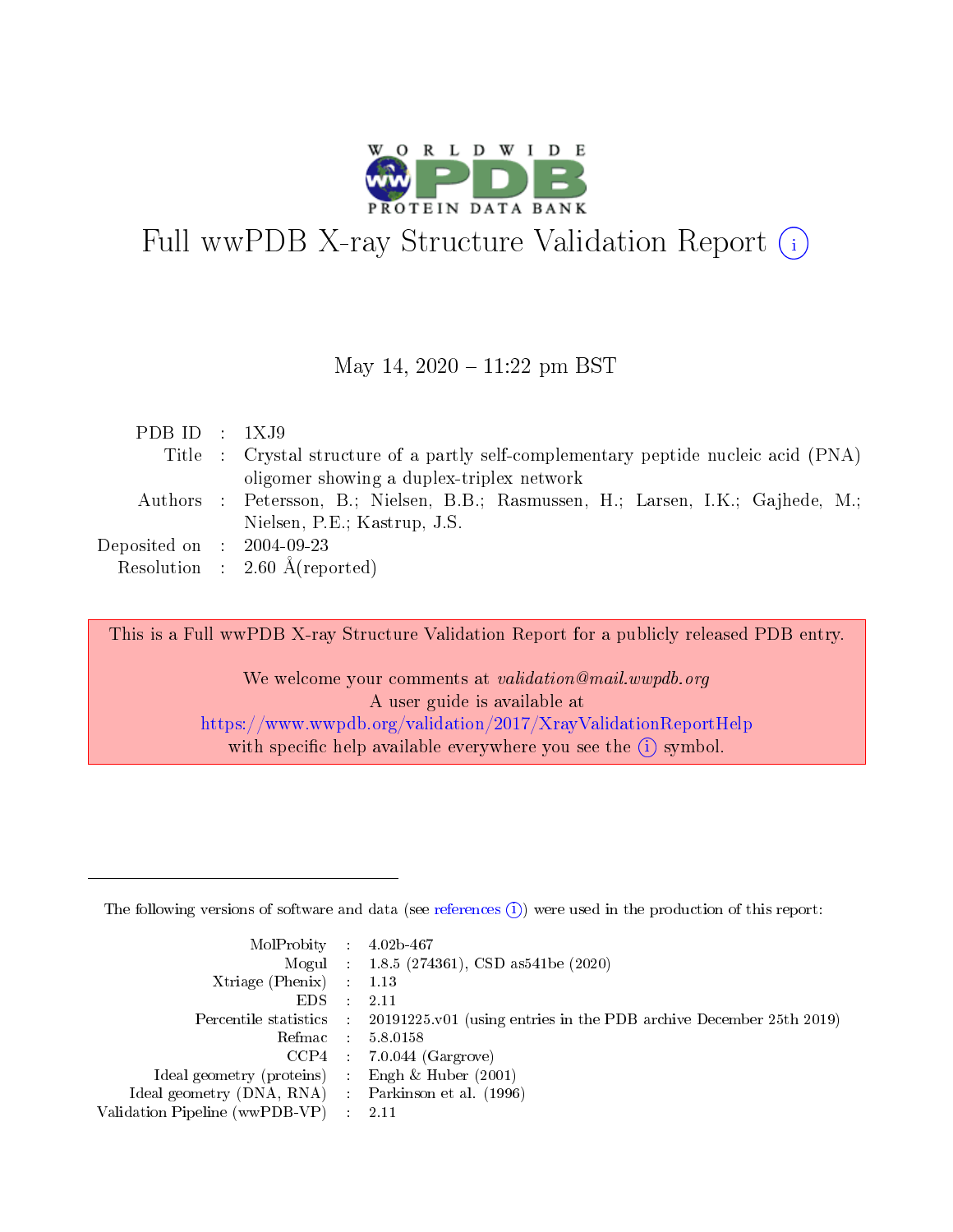# 1 [O](https://www.wwpdb.org/validation/2017/XrayValidationReportHelp#overall_quality)verall quality at a glance  $(i)$

The following experimental techniques were used to determine the structure: X-RAY DIFFRACTION

The reported resolution of this entry is 2.60 Å.

Percentile scores (ranging between 0-100) for global validation metrics of the entry are shown in the following graphic. The table shows the number of entries on which the scores are based.



Percentile relative to X-ray structures of similar resolution

| Metric        | Whole archive<br>$(\#\text{Entries})$ | Similar resolution<br>$(\# \text{Entries}, \text{ resolution } \text{range}(\text{A}))$ |
|---------------|---------------------------------------|-----------------------------------------------------------------------------------------|
|               |                                       |                                                                                         |
| $R_{free}$    | 130704                                | $3163(2.60-2.60)$                                                                       |
| Clashscore    | 141614                                | $3518(2.60-2.60)$                                                                       |
| RSRZ outliers | 127900                                | $3104(2.60-2.60)$                                                                       |

The table below summarises the geometric issues observed across the polymeric chains and their fit to the electron density. The red, orange, yellow and green segments on the lower bar indicate the fraction of residues that contain outliers for  $\geq=3$ , 2, 1 and 0 types of geometric quality criteria respectively. A grey segment represents the fraction of residues that are not modelled. The numeric value for each fraction is indicated below the corresponding segment, with a dot representing fractions <=5% The upper red bar (where present) indicates the fraction of residues that have poor fit to the electron density. The numeric value is given above the bar.

|  | $\text{Mol} \mid \text{Chain} \mid \text{Length}$ | Quality of chain |     |     |
|--|---------------------------------------------------|------------------|-----|-----|
|  |                                                   | 45%              | 36% | 18% |
|  |                                                   | 27%              | 55% | 18% |

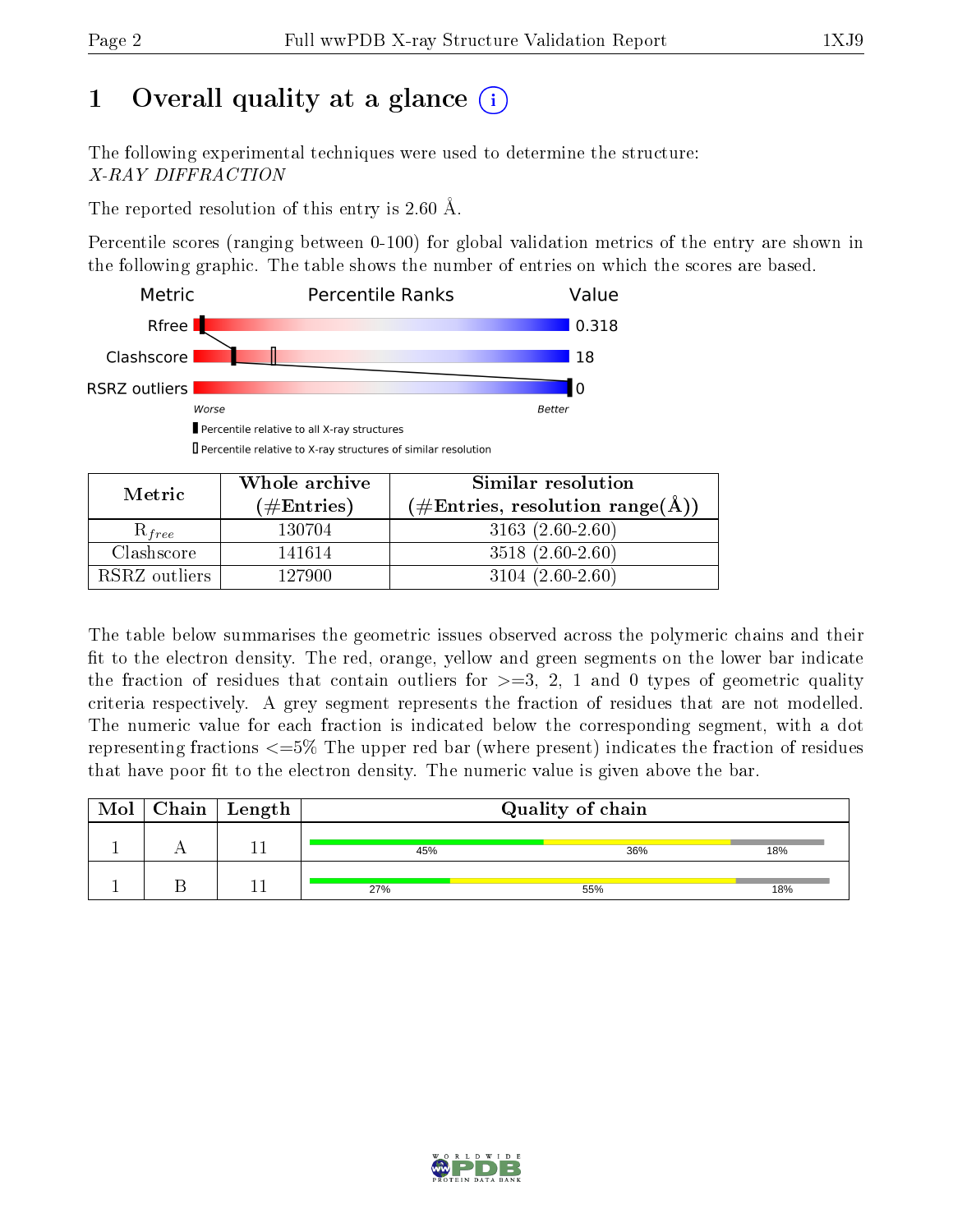# 2 Entry composition  $(i)$

There are 2 unique types of molecules in this entry. The entry contains 413 atoms, of which 0 are hydrogens and 0 are deuteriums.

In the tables below, the ZeroOcc column contains the number of atoms modelled with zero occupancy, the AltConf column contains the number of residues with at least one atom in alternate conformation and the Trace column contains the number of residues modelled with at most 2 atoms.

• Molecule 1 is a DNA chain called peptide nucleic acid,  $(H-P(*\text{GPN*TPN*APN*}\text{GPN*}\text{APN})$ \*TPN\*CPN\*APN\*CPN\*TPN)-LYS-NH2).

| Mol | Chain   Residues | Atoms       |                 |  |  | $\text{ZeroOcc} \mid \text{AltConf} \mid \text{Trace}$ |  |
|-----|------------------|-------------|-----------------|--|--|--------------------------------------------------------|--|
|     |                  | Total C N O |                 |  |  |                                                        |  |
|     |                  | 190         | 106 57 27       |  |  |                                                        |  |
|     |                  | Total C N O |                 |  |  |                                                        |  |
|     |                  | 190         | $106 - 57 - 27$ |  |  |                                                        |  |

• Molecule 2 is water.

|  | $Mol$   Chain   Residues | Atoms               | ZeroOcc   AltConf |
|--|--------------------------|---------------------|-------------------|
|  | 19                       | Total O<br>19<br>19 |                   |
|  |                          | Total               |                   |

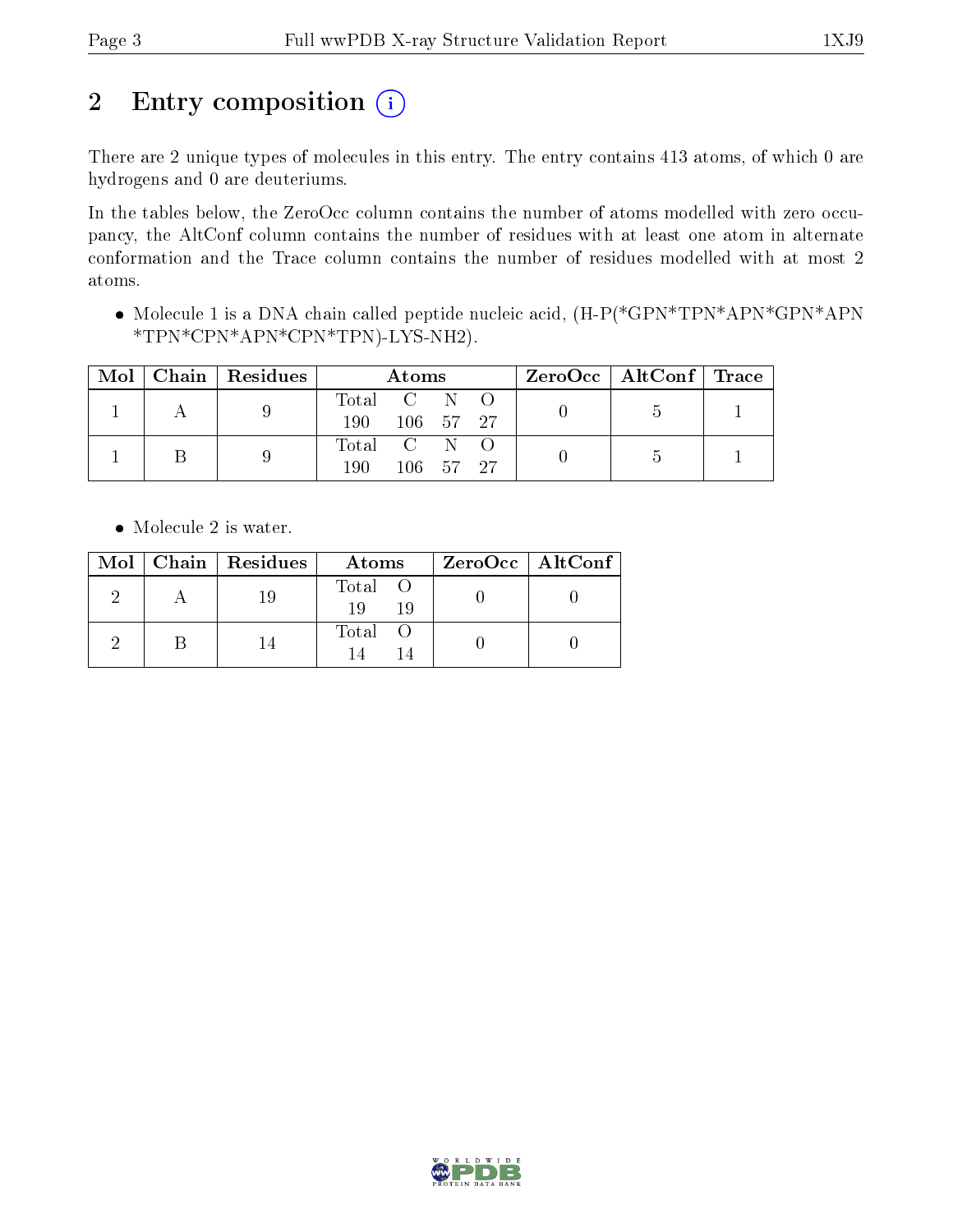# 3 Residue-property plots  $(i)$

These plots are drawn for all protein, RNA and DNA chains in the entry. The first graphic for a chain summarises the proportions of the various outlier classes displayed in the second graphic. The second graphic shows the sequence view annotated by issues in geometry and electron density. Residues are color-coded according to the number of geometric quality criteria for which they contain at least one outlier: green  $= 0$ , yellow  $= 1$ , orange  $= 2$  and red  $= 3$  or more. A red dot above a residue indicates a poor fit to the electron density (RSRZ  $> 2$ ). Stretches of 2 or more consecutive residues without any outlier are shown as a green connector. Residues present in the sample, but not in the model, are shown in grey.

• Molecule 1: peptide nucleic acid,  $(H-P(*GPN*TPN*APN*GPN*APN*TPN*CPN*APN*CPN*APN*CPN*$ TPN)-LYS-NH2)

| Chain A:                                              | 45%                           | 36% | 18% |
|-------------------------------------------------------|-------------------------------|-----|-----|
| <b>MdD</b><br>MdD<br><b>agga</b><br><mark>ទី 3</mark> |                               |     |     |
| .                                                     | $\mathbf{r}$ and $\mathbf{r}$ |     |     |

• Molecule 1: peptide nucleic acid, (H-P(\*GPN\*TPN\*APN\*GPN\*APN\*TPN\*CPN\*APN\*CPN\* TPN)-LYS-NH2)

| Chain B:<br>ັບ.                                      | 27% | 55% | 18% |
|------------------------------------------------------|-----|-----|-----|
| ത<br>ਜ਼<br><b>NET</b><br>o<br><b>COLOR</b><br>$\sim$ |     |     |     |

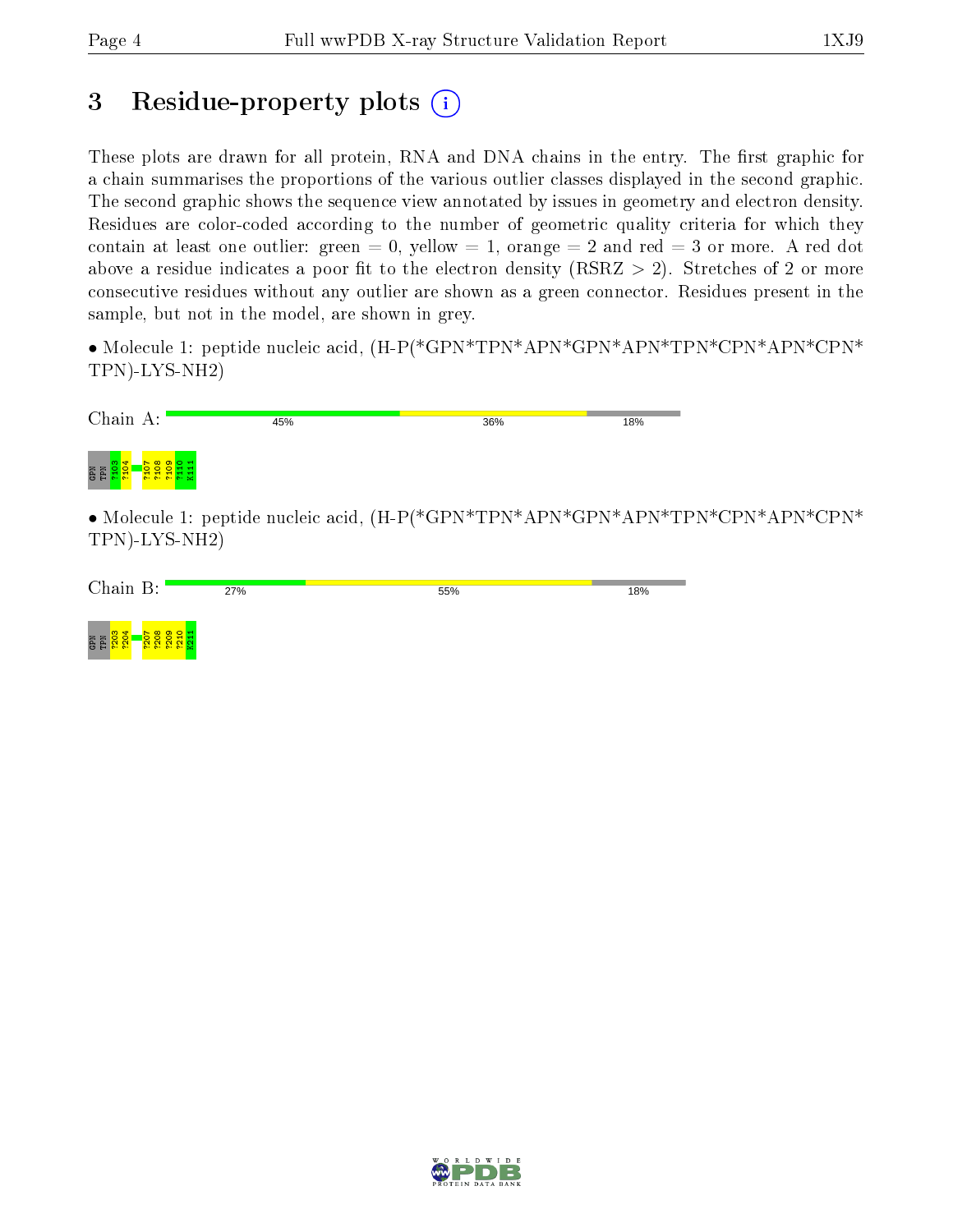# 4 Data and refinement statistics  $(i)$

| Property                                                         | Value                                                       | Source     |
|------------------------------------------------------------------|-------------------------------------------------------------|------------|
| Space group                                                      | C121                                                        | Depositor  |
| Cell constants                                                   | $55.60\text{\AA}$<br>$41.90\text{\AA}$<br>$30.10\text{\AA}$ | Depositor  |
| a, b, c, $\alpha$ , $\beta$ , $\gamma$                           | $90.00^{\circ}$ $117.70^{\circ}$ $90.00^{\circ}$            |            |
| Resolution $(A)$                                                 | $27.00^{-7}$<br>$-2.60$                                     | Depositor  |
|                                                                  | 26.65<br>$-2.63$                                            | <b>EDS</b> |
| % Data completeness                                              | $78.2 (27.00 - 2.60)$                                       | Depositor  |
| (in resolution range)                                            | $98.2(26.65-2.63)$                                          | <b>EDS</b> |
| $R_{merge}$                                                      | 0.04                                                        | Depositor  |
| $\mathrm{R}_{sym}$                                               | (Not available)                                             | Depositor  |
| $\langle I/\sigma(I) \rangle^{-1}$                               | 4.37 (at $2.64\text{\AA}$ )                                 | Xtriage    |
| Refinement program                                               | <b>CNS</b>                                                  | Depositor  |
| $R, R_{free}$                                                    | $\overline{0.255}$ ,<br>0.277                               | Depositor  |
|                                                                  | 0.280,<br>0.318                                             | DCC        |
| $R_{free}$ test set                                              | 172 reflections $(9.35\%)$                                  | wwPDB-VP   |
| Wilson B-factor $(A^2)$                                          | 42.6                                                        | Xtriage    |
| Anisotropy                                                       | 0.643                                                       | Xtriage    |
| Bulk solvent $k_{sol}(\text{e}/\text{A}^3), B_{sol}(\text{A}^2)$ | $0.29$ , 37.6                                               | <b>EDS</b> |
| L-test for $\mathrm{twinning}^2$                                 | $< L >$ = 0.64, $< L2$ > = 0.51                             | Xtriage    |
| Estimated twinning fraction                                      | $\overline{\text{No}}$ twinning to report.                  | Xtriage    |
| $F_o, F_c$ correlation                                           | 0.93                                                        | <b>EDS</b> |
| Total number of atoms                                            | 413                                                         | wwPDB-VP   |
| Average B, all atoms $(A^2)$                                     | 42.0                                                        | wwPDB-VP   |

Xtriage's analysis on translational NCS is as follows: The largest off-origin peak in the Patterson function is  $17.91\%$  of the height of the origin peak. No significant pseudotranslation is detected.

<sup>&</sup>lt;sup>2</sup>Theoretical values of  $\langle |L| \rangle$ ,  $\langle L^2 \rangle$  for acentric reflections are 0.5, 0.333 respectively for untwinned datasets, and 0.375, 0.2 for perfectly twinned datasets.



<span id="page-4-1"></span><span id="page-4-0"></span><sup>1</sup> Intensities estimated from amplitudes.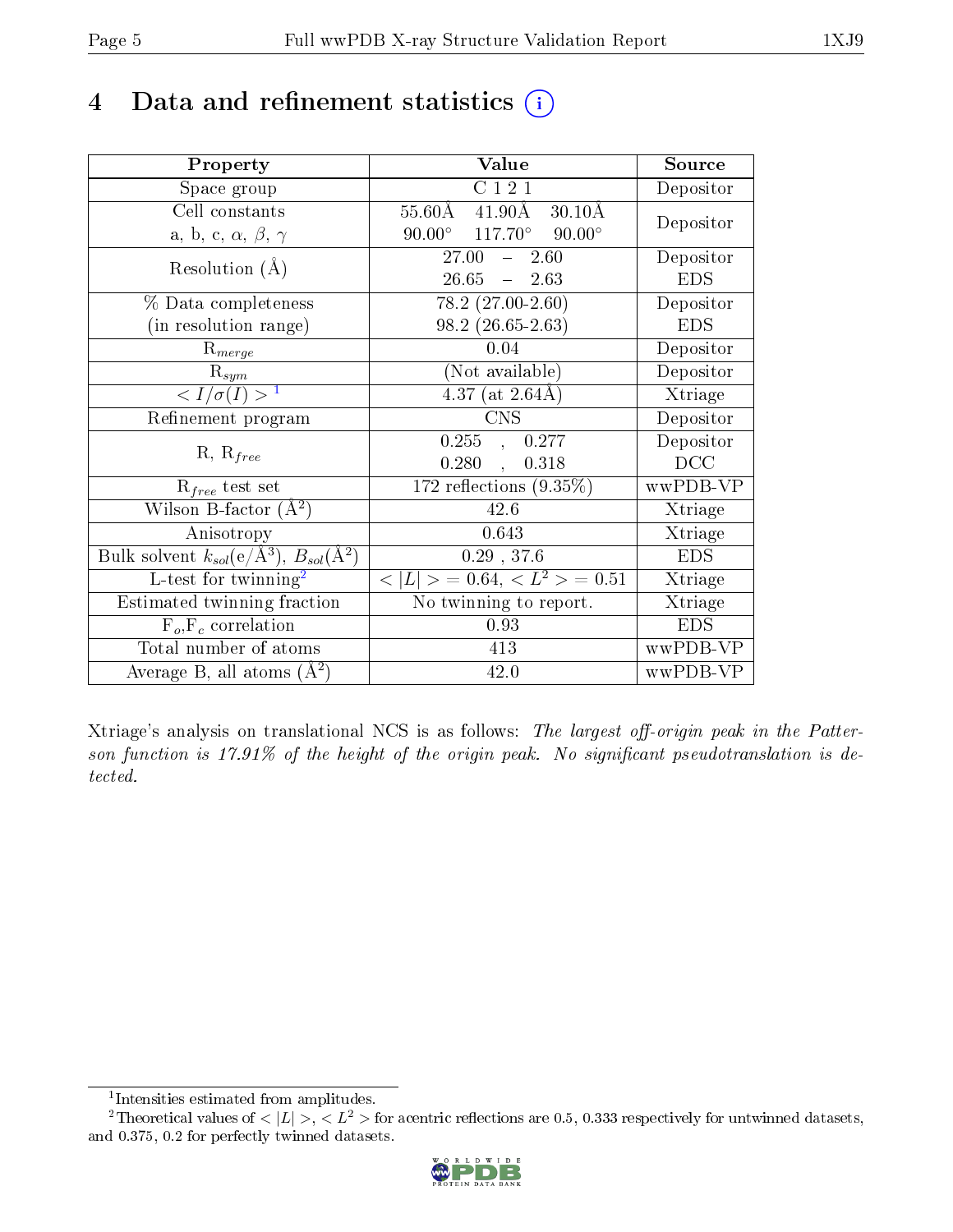# 5 Model quality  $(i)$

## 5.1 Standard geometry (i)

Bond lengths and bond angles in the following residue types are not validated in this section: TPN, GPN, APN, CPN

The Z score for a bond length (or angle) is the number of standard deviations the observed value is removed from the expected value. A bond length (or angle) with  $|Z| > 5$  is considered an outlier worth inspection. RMSZ is the root-mean-square of all Z scores of the bond lengths (or angles).

There are no protein, RNA or DNA chains available to summarize Z scores of covalent bonds and angles.

There are no bond length outliers.

There are no bond angle outliers.

There are no chirality outliers.

There are no planarity outliers.

### $5.2$  Too-close contacts  $(i)$

In the following table, the Non-H and H(model) columns list the number of non-hydrogen atoms and hydrogen atoms in the chain respectively. The H(added) column lists the number of hydrogen atoms added and optimized by MolProbity. The Clashes column lists the number of clashes within the asymmetric unit, whereas Symm-Clashes lists symmetry related clashes.

|  |     |              | Mol   Chain   Non-H   H(model)   H(added)   Clashes   Symm-Clashes |
|--|-----|--------------|--------------------------------------------------------------------|
|  | 190 | 04           |                                                                    |
|  | 190 | $^{\rm 103}$ |                                                                    |
|  |     |              |                                                                    |
|  |     |              |                                                                    |
|  |     |              |                                                                    |

The all-atom clashscore is defined as the number of clashes found per 1000 atoms (including hydrogen atoms). The all-atom clashscore for this structure is 18.

All (12) close contacts within the same asymmetric unit are listed below, sorted by their clash magnitude.

| Atom-1              | Atom-2            | Interatomic<br>distance $(A)$ | Clash<br>overlap $(A)$ |
|---------------------|-------------------|-------------------------------|------------------------|
| 1:B:204[A]:GPN:H2'1 | 2:B:19:HOH:O      |                               |                        |
| $2$ A 11 HOH O      | 1:B:203[A]:APN:H2 | - 92                          | 1.69                   |

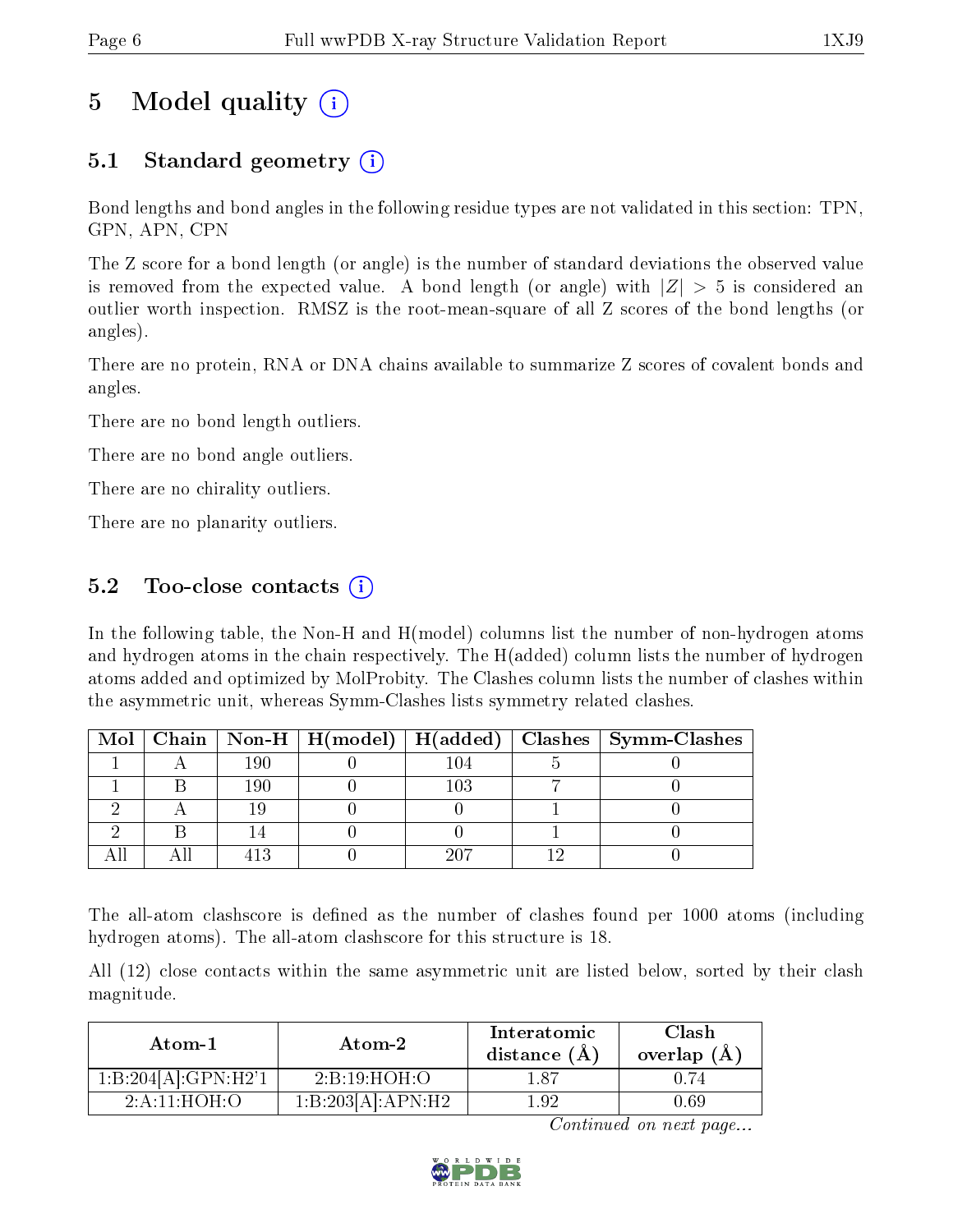| Atom-1              | Atom-2              | Interatomic<br>distance $(\AA)$ | Clash<br>overlap $(A)$ |
|---------------------|---------------------|---------------------------------|------------------------|
| 1: B: 210: TPN: O7' | 1:B:210:TPN:C'      | 2.56                            | 0.54                   |
| 1:A:107[B]:CPN:O1'  | 1:A:108[B]:APN:H3'2 | 2.09                            | 0.53                   |
| 1:B:207[B]:CPN:O1'  | 1:B:208[B]:APN:H3'1 | 2.09                            | 0.52.                  |

There are no symmetry-related clashes.

### 5.3 Torsion angles  $(i)$

#### 5.3.1 Protein backbone (i)

There are no protein molecules in this entry.

#### 5.3.2 Protein sidechains  $(i)$

There are no protein molecules in this entry.

#### 5.3.3 RNA  $(i)$

There are no RNA molecules in this entry.

### 5.4 Non-standard residues in protein, DNA, RNA chains (i)

26 non-standard protein/DNA/RNA residues are modelled in this entry.

In the following table, the Counts columns list the number of bonds (or angles) for which Mogul statistics could be retrieved, the number of bonds (or angles) that are observed in the model and the number of bonds (or angles) that are defined in the Chemical Component Dictionary. The Link column lists molecule types, if any, to which the group is linked. The Z score for a bond length (or angle) is the number of standard deviations the observed value is removed from the expected value. A bond length (or angle) with  $|Z| > 2$  is considered an outlier worth inspection. RMSZ is the root-mean-square of all Z scores of the bond lengths (or angles).

| Mol |             | Chain | Res    | Link | <b>Bond lengths</b> |      |             | Bond angles |      |             |
|-----|-------------|-------|--------|------|---------------------|------|-------------|-------------|------|-------------|
|     | <b>Type</b> |       |        |      | Counts              | RMSZ | # $ Z  > 2$ | Counts      | RMSZ | # $ Z  > 2$ |
|     | <b>GPN</b>  | А     | 104 B  |      | 18,22,23            | 1.25 | 2(11%)      | 17,30,32    | 3.13 | $7(41\%)$   |
|     | <b>GPN</b>  | B     | 204 B  |      | 18,22,23            | 1.28 | $2(11\%)$   | 17,30,32    | 3.13 | $7(41\%)$   |
|     | <b>CPN</b>  | B     | 209 B  |      | 15, 18, 19          | 1.10 | $1(6\%)$    | 16,23,25    | 1.62 | $2(12\%)$   |
|     | <b>APN</b>  | B     | 208 B  |      | 18,21,22            | 0.87 | 0           | 15,28,30    | 2.18 | $7(46\%)$   |
|     | <b>APN</b>  | А     | 103[A] |      | 18,21,22            | 0.83 | 0           | 15,28,30    | 1.61 | $3(20\%)$   |

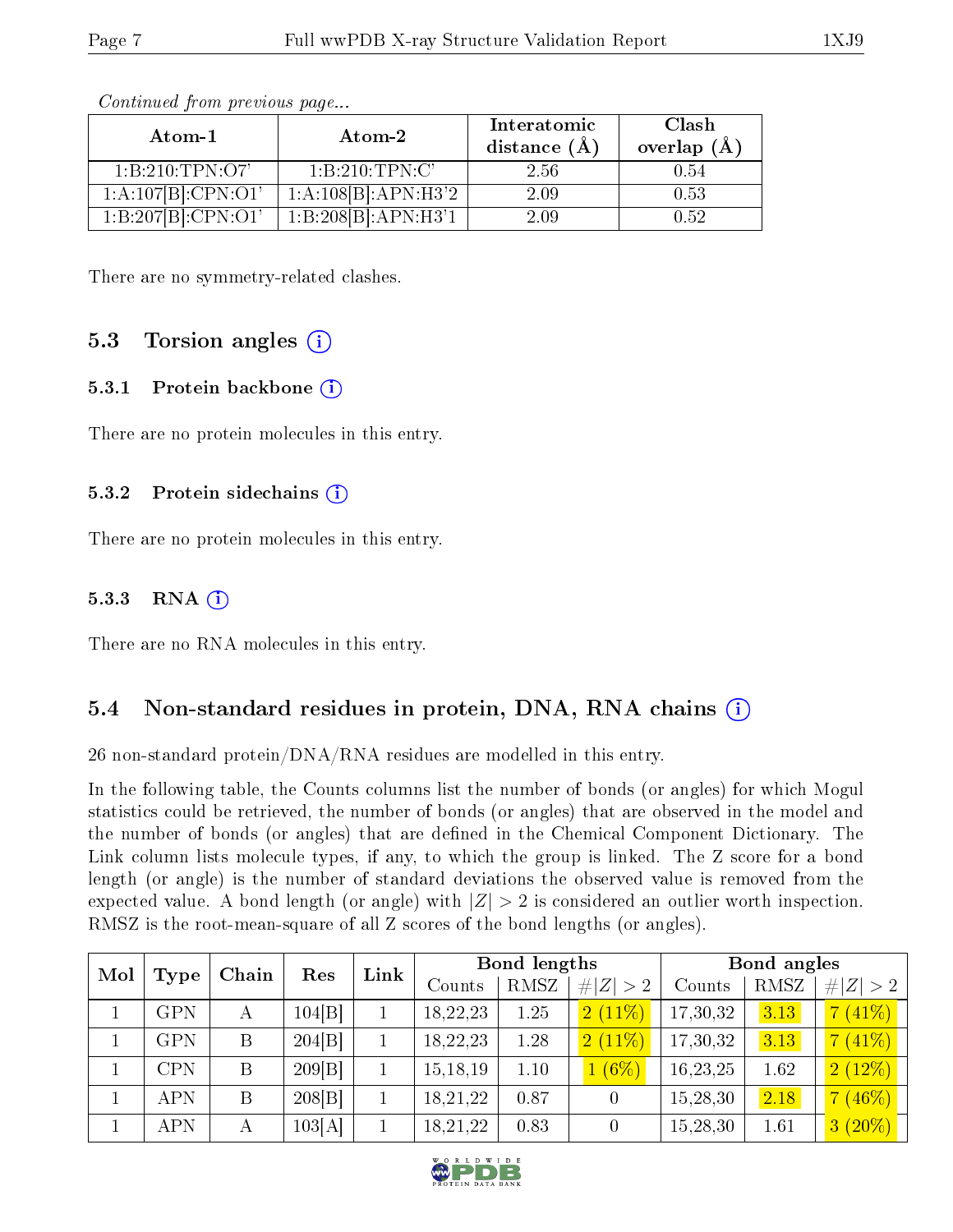| Mol          | <b>Type</b>  | Chain            | Res    | Link         |            | <b>Bond lengths</b> |                  | Bond angles |            |             |
|--------------|--------------|------------------|--------|--------------|------------|---------------------|------------------|-------------|------------|-------------|
|              |              |                  |        |              | Counts     | RMSZ                | # $ Z  > 2$      | Counts      | $\rm RMSZ$ | # $ Z  > 2$ |
| $\mathbf{1}$ | APN          | $\mathbf{B}$     | 203 B  | $\mathbf{1}$ | 18,21,22   | 0.79                | $\theta$         | 15,28,30    | $1.65\,$   | $3(20\%)$   |
| $\mathbf{1}$ | APN          | $\bf{A}$         | 108 B  | $\mathbf{1}$ | 18,21,22   | $1.05\,$            | 1(5%)            | 15,28,30    | 2.28       | $4(26\%)$   |
| $\mathbf{1}$ | APN          | $\bf{A}$         | 108[A] | $\mathbf{1}$ | 18,21,22   | 0.79                | $\overline{0}$   | 15,28,30    | 1.69       | $4(26\%)$   |
| $\mathbf{1}$ | CPN          | $\bf{A}$         | 107 B  | $\mathbf{1}$ | 15, 18, 19 | $\rm 0.92$          | $\overline{0}$   | 16,23,25    | $1.74\,$   | 5(31%)      |
| $\mathbf{1}$ | $\mbox{CPN}$ | $\bf{A}$         | 109[A] | $\mathbf{1}$ | 15, 18, 19 | $1.05\,$            | $1(6\%)$         | 16,23,25    | $1.70\,$   | 4(25%)      |
| $\mathbf{1}$ | $\mbox{CPN}$ | $\bf{A}$         | 107[A] | $\mathbf{1}$ | 15, 18, 19 | 1.04                | $\overline{0}$   | 16,23,25    | $1.63\,$   | 4(25%)      |
| $\mathbf{1}$ | <b>TPN</b>   | $\bf{A}$         | 110    | $\mathbf{1}$ | 16,19,20   | 1.29                | 2(12%)           | 15,25,27    | 3.98       | 2(13%)      |
| $\mathbf{1}$ | CPN          | $\bf{A}$         | 109 B  | $\mathbf{1}$ | 15, 18, 19 | $1.10\,$            | $1(6\%)$         | 16, 23, 25  | $1.67\,$   | 3(18%)      |
| $\mathbf{1}$ | <b>APN</b>   | $\mathbf{B}$     | 208[A] | $\mathbf{1}$ | 18,21,22   | 0.76                | $\overline{0}$   | 15,28,30    | $1.53\,$   | $3(20\%)$   |
| $\mathbf{1}$ | <b>APN</b>   | $\boldsymbol{B}$ | 203[A] | $\mathbf{1}$ | 18,21,22   | 0.83                | $\boldsymbol{0}$ | 15,28,30    | 1.62       | $3(20\%)$   |
| $\mathbf{1}$ | $\mbox{CPN}$ | $\boldsymbol{B}$ | 207 B  | $\mathbf{1}$ | 15, 18, 19 | 0.87                | $\overline{0}$   | 16,23,25    | $1.76\,$   | 5(31%)      |
| $\mathbf{1}$ | $\mbox{CPN}$ | $\boldsymbol{B}$ | 209[A] | $\mathbf{1}$ | 15, 18, 19 | $1.01\,$            | $1(6\%)$         | 16,23,25    | $1.64\,$   | 2(12%)      |
| $\mathbf{1}$ | APN          | $\mathbf{B}$     | 205    | $\mathbf{1}$ | 18,21,22   | $0.93\,$            | $\overline{0}$   | 15,28,30    | $1.58\,$   | $4(26\%)$   |
| $\mathbf{1}$ | CPN          | $\boldsymbol{B}$ | 207[A] | $\mathbf{1}$ | 15, 18, 19 | $1.00\,$            | $\overline{0}$   | 16, 23, 25  | 1.69       | 4(25%)      |
| $\mathbf{1}$ | <b>TPN</b>   | $\bf{A}$         | 106    | $\mathbf{1}$ | 16,19,20   | $1.56\,$            | (18%)<br>3       | 15,25,27    | 3.87       | 2(13%)      |
| $\mathbf{1}$ | <b>GPN</b>   | $\boldsymbol{B}$ | 204[A] | $\mathbf{1}$ | 18,22,23   | $1.29\,$            | $2(11\%)$        | 17,30,32    | 3.12       | 7(41%)      |
| $\mathbf{1}$ | APN          | $\bf{A}$         | 103 B  | $\mathbf{1}$ | 18,21,22   | 0.78                | $\overline{0}$   | 15,28,30    | $1.71\,$   | $3(20\%)$   |
| $\mathbf{1}$ | <b>TPN</b>   | $\boldsymbol{B}$ | 206    | $\mathbf{1}$ | 16,19,20   | $1.34\,$            | $1(6\%)$         | 15,25,27    | 3.96       | $4(26\%)$   |
| $\mathbf{1}$ | <b>GPN</b>   | $\bf{A}$         | 104[A] | $\mathbf{1}$ | 18,22,23   | 1.25                | 2(11%)           | 17,30,32    | 3.12       | 7(41%)      |
| $\mathbf{1}$ | <b>TPN</b>   | $\boldsymbol{B}$ | 210    | $\mathbf{1}$ | 16,19,20   | 1.40                | 2(12%)           | 15,25,27    | 3.95       | $3(20\%)$   |
| $\mathbf{1}$ | APN          | $\bf{A}$         | 105    | $\mathbf{1}$ | 18,21,22   | $1.01\,$            | 1(5%)            | 15,28,30    | $1.60\,$   | 4(26%)      |

In the following table, the Chirals column lists the number of chiral outliers, the number of chiral centers analysed, the number of these observed in the model and the number defined in the Chemical Component Dictionary. Similar counts are reported in the Torsion and Rings columns. '-' means no outliers of that kind were identified.

| Mol | Type       | Chain | Res    | Link         | Chirals | <b>Torsions</b>         | Rings   |
|-----|------------|-------|--------|--------------|---------|-------------------------|---------|
|     | <b>GPN</b> | А     | 104 B  |              |         | $1/13/14/\overline{15}$ | 0/2/2/2 |
|     | <b>GPN</b> | B     | 204 B  | 1            |         | 2/13/14/15              | 0/2/2/2 |
|     | <b>CPN</b> | B     | 209 B  | 1            |         | 1/13/14/15              | 0/1/1/1 |
|     | <b>APN</b> | B     | 208 B  | 1            |         | 3/13/14/15              | 0/2/2/2 |
|     | <b>APN</b> | А     | 103[A] | 1            |         | 7/13/14/15              | 0/2/2/2 |
|     | <b>APN</b> | B     | 203 B  | 1            |         | 5/13/14/15              | 0/2/2/2 |
|     | <b>APN</b> | А     | 108 B  | 1            |         | 6/13/14/15              | 0/2/2/2 |
|     | <b>APN</b> | A     | 108[A] | $\mathbf{1}$ |         | 7/13/14/15              | 0/2/2/2 |

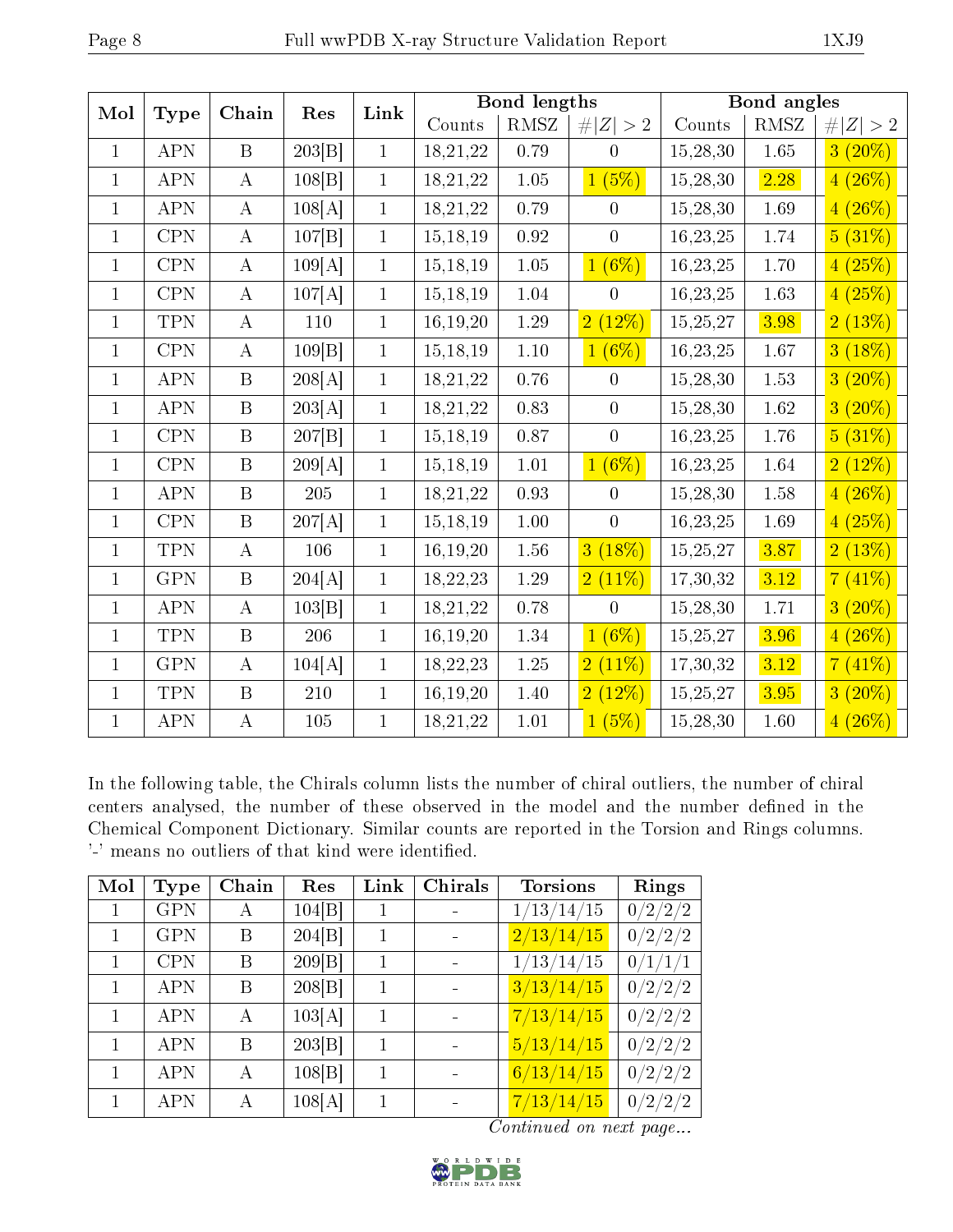| Mol          | $_{\rm Type}$ | Chain            | Res                 | Link         | Chirals | <b>Torsions</b>              | Rings              |
|--------------|---------------|------------------|---------------------|--------------|---------|------------------------------|--------------------|
| 1            | <b>CPN</b>    | A                | 107 B               | $\mathbf{1}$ |         | 0/13/14/15                   | 0/1/1/1            |
| $\mathbf{1}$ | <b>CPN</b>    | А                | 109[A]              | $\mathbf{1}$ |         | 5/13/14/15                   | 0/1/1/1            |
| $\mathbf{1}$ | <b>CPN</b>    | Α                | 107[A]              | $\mathbf{1}$ |         | $\frac{0}{13}/\frac{14}{15}$ | 0/1/1/1            |
| $\mathbf{1}$ | <b>TPN</b>    | Α                | 110                 | 1            |         | 0/13/14/15                   | 0/1/1/1            |
| $\mathbf{1}$ | <b>CPN</b>    | А                | 109 B               | $\mathbf{1}$ |         | 4/13/14/15                   | 0/1/1/1            |
| $\mathbf{1}$ | APN           | B                | 208[A]              | $\mathbf{1}$ |         | 0/13/14/15                   | 0/2/2/2            |
| 1            | APN           | Β                | 203[A]              | $\mathbf{1}$ |         | 8/13/14/15                   | 0/2/2/2            |
| 1            | <b>CPN</b>    | Β                | $\overline{207 B }$ | $\mathbf 1$  |         | 0/13/14/15                   | 0/1/1/1            |
| $\mathbf{1}$ | <b>CPN</b>    | $\mathbf B$      | 209[A]              | $\mathbf 1$  |         | 0/13/14/15                   | 0/1/1/1            |
| $\mathbf{1}$ | <b>APN</b>    | B                | 205                 | $\mathbf{1}$ |         | 0/13/14/15                   | 0/2/2/2            |
| $\mathbf{1}$ | <b>CPN</b>    | B                | 207[A]              | $\mathbf{1}$ |         | 0/13/14/15                   | 0/1/1/1            |
| 1            | TPN           | А                | 106                 | 1            |         | 0/13/14/15                   | 0/1/1/1            |
| $\mathbf{1}$ | <b>GPN</b>    | Β                | 204[A]              | 1            |         | 1/13/14/15                   | 0/2/2/2            |
| $\mathbf{1}$ | APN           | А                | 103 B               | $\mathbf{1}$ |         | 3/13/14/15                   | 0/2/2/2            |
| 1            | <b>TPN</b>    | B                | 206                 | $\mathbf 1$  |         | $\frac{0}{13}/\frac{14}{15}$ | $\frac{0}{1}{1/1}$ |
| $\mathbf{1}$ | <b>GPN</b>    | А                | 104[A]              | $\mathbf{1}$ |         | 1/13/14/15                   | 0/2/2/2            |
| $\mathbf{1}$ | TPN           | B                | 210                 | $\mathbf 1$  |         | 2/13/14/15                   | 0/1/1/1            |
| $\mathbf{1}$ | <b>APN</b>    | $\boldsymbol{A}$ | 105                 | 1            |         | 0/13/14/15                   | 0/2/2/2            |

All (22) bond length outliers are listed below:

| Mol            | Chain            | Res                | Type                    | Atoms      | $\mathbf{Z}$ | Observed $(A)$ | Ideal(A) |
|----------------|------------------|--------------------|-------------------------|------------|--------------|----------------|----------|
| 1              | $\mathbf B$      | 204 <sup>[B]</sup> | $\overline{\text{GPN}}$ | $C6-N1$    | 3.71         | 1.39           | 1.33     |
| $\mathbf{1}$   | $\boldsymbol{B}$ | 204[A]             | <b>GPN</b>              | $C6-N1$    | 3.71         | 1.39           | 1.33     |
| 1              | А                | 106                | <b>TPN</b>              | $C8'$ -N1  | $-3.70$      | 1.43           | 1.47     |
| 1              | $\boldsymbol{A}$ | 104[B]             | <b>GPN</b>              | $C6-N1$    | 3.59         | 1.39           | 1.33     |
| 1              | $\boldsymbol{A}$ | 104[A]             | <b>GPN</b>              | $C6-N1$    | 3.59         | 1.39           | 1.33     |
| $\mathbf 1$    | А                | 106                | <b>TPN</b>              | $C4-N3$    | 3.18         | 1.38           | 1.33     |
| $\overline{1}$ | $\boldsymbol{B}$ | 206                | <b>TPN</b>              | $C4-N3$    | 3.16         | 1.38           | 1.33     |
| 1              | $\boldsymbol{B}$ | 210                | <b>TPN</b>              | $C4-N3$    | 3.12         | 1.38           | 1.33     |
| 1              | А                | 110                | <b>TPN</b>              | $C4-N3$    | 3.10         | 1.38           | 1.33     |
| $\overline{1}$ | $\bf{A}$         | 108 B              | <b>APN</b>              | $C5'$ -N4' | 2.80         | 1.51           | 1.47     |
| $\mathbf 1$    | $\, {\bf B}$     | 209 B              | <b>CPN</b>              | $C8'$ -N1  | $-2.26$      | 1.45           | 1.47     |
| $\mathbf{1}$   | $\boldsymbol{B}$ | 209[A]             | <b>CPN</b>              | $C8'$ -N1  | $-2.26$      | 1.45           | 1.47     |
| $\overline{1}$ | $\bf{A}$         | 104 B              | <b>GPN</b>              | $C8-N7$    | $-2.21$      | 1.30           | 1.34     |
| $\mathbf{1}$   | A                | 104[A]             | <b>GPN</b>              | $C8-N7$    | $-2.21$      | 1.30           | 1.34     |
| $\mathbf{1}$   | $\bf{A}$         | 106                | <b>TPN</b>              | $C6-C5$    | $-2.21$      | 1.33           | 1.40     |
| 1              | $\boldsymbol{A}$ | 109[A]             | <b>CPN</b>              | $C8'$ -N1  | $-2.20$      | 1.45           | 1.47     |
| 1              | А                | 109 B              | <b>CPN</b>              | $C8'$ -N1  | $-2.20$      | 1.45           | 1.47     |
| $\mathbf 1$    | А                | 105                | <b>APN</b>              | $C5'-C'$   | 2.11         | 1.56           | 1.49     |
| 1              | А                | 110                | <b>TPN</b>              | $C6-C5$    | $-2.07$      | 1.34           | 1.40     |

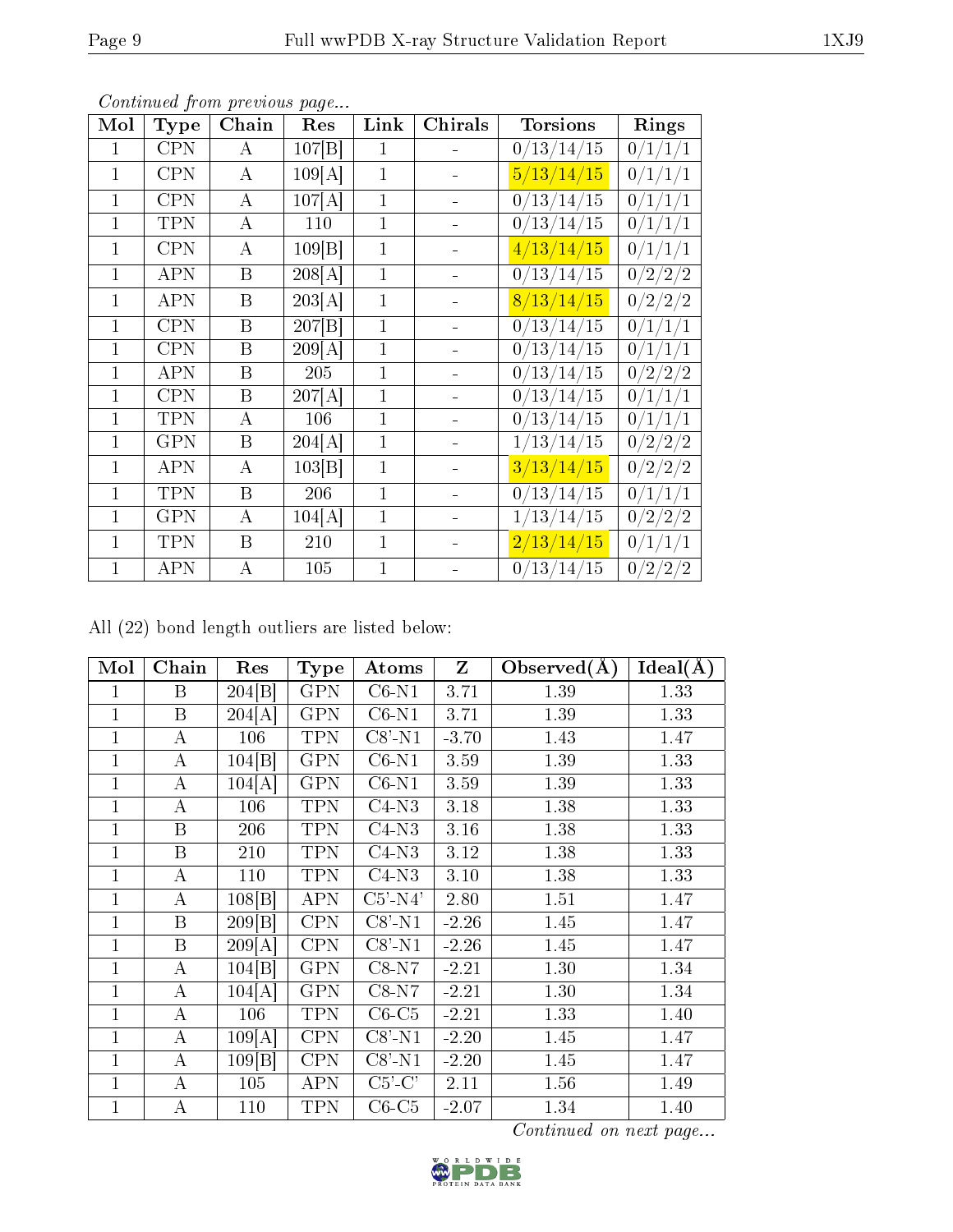| $\text{Mol} \mid \text{Chain}$ | Res    |     | $Type  $ Atoms $ $             |         | $\mid$ Observed( $\AA$ ) $\mid$ Ideal( $\AA$ ) |      |
|--------------------------------|--------|-----|--------------------------------|---------|------------------------------------------------|------|
|                                | 210    |     | TPN $\mid$ C5'-N4' $\mid$ 2.05 |         | $1.50\,$                                       |      |
|                                | 204[B] |     | GPN   C8-N7                    | $-2.04$ |                                                | 1.34 |
|                                | 204[A] | GPN | $\sqrt{C8-N7}$ -2.04           |         |                                                |      |

All (106) bond angle outliers are listed below:

| Mol            | Chain            | Res                  | <b>Type</b>      | Atoms                        | $\mathbf{Z}$ | Observed $(°)$ | Ideal $(°)$         |
|----------------|------------------|----------------------|------------------|------------------------------|--------------|----------------|---------------------|
| $\mathbf{1}$   | $\boldsymbol{B}$ | 210                  | <b>TPN</b>       | $C4-N3-C2$                   | 14.36        | 127.26         | 115.14              |
| $\mathbf{1}$   | B                | 206                  | <b>TPN</b>       | $C4-N3-C2$                   | 14.23        | 127.16         | 115.14              |
| $\mathbf{1}$   | $\bf{A}$         | 106                  | <b>TPN</b>       | $C4-N3-C2$                   | 14.19        | 127.12         | 115.14              |
| $\mathbf{1}$   | $\bf{A}$         | 110                  | <b>TPN</b>       | $\overline{C}$ 4-N3-C2       | 14.17        | 127.10         | 115.14              |
| $\mathbf{1}$   | $\bf{A}$         | 104 B                | <b>GPN</b>       | $C5-C6-N1$                   | $-8.63$      | 111.63         | 123.43              |
| $\mathbf{1}$   | $\bf{A}$         | 104[A]               | <b>GPN</b>       | $C5-C6-N1$                   | $-8.63$      | 111.63         | 123.43              |
| $\mathbf{1}$   | $\, {\bf B}$     | 204 B                | <b>GPN</b>       | $C5-C6-N1$                   | $-8.60$      | 111.67         | 123.43              |
| $\mathbf{1}$   | $\boldsymbol{B}$ | 204[A]               | <b>GPN</b>       | $C5-C6-N1$                   | $-8.60$      | 111.67         | 123.43              |
| $\mathbf{1}$   | $\bf{A}$         | 108[B]               | <b>APN</b>       | $C5'$ -N4'-C3'               | $-6.30$      | 108.11         | 117.06              |
| $\overline{1}$ | $\boldsymbol{B}$ | 204 B                | <b>GPN</b>       | $C6-N1-C2$                   | 5.90         | 125.30         | 115.93              |
| $\mathbf{1}$   | $\boldsymbol{B}$ | 204[A]               | <b>GPN</b>       | $C6-N1-C2$                   | 5.90         | 125.30         | 115.93              |
| $\mathbf{1}$   | $\bf{A}$         | 104 B                | <b>GPN</b>       | $C6-N1-C2$                   | 5.86         | 125.24         | 115.93              |
| $\mathbf{1}$   | $\bf{A}$         | 104[A]               | <b>GPN</b>       | $C6-N1-C2$                   | 5.86         | 125.24         | 115.93              |
| $\overline{1}$ | $\boldsymbol{B}$ | 208 B                | <b>APN</b>       | $C5'$ -N $\overline{4'$ -C3' | $-4.79$      | 110.26         | 117.06              |
| $\mathbf{1}$   | $\bf{A}$         | 103 B                | <b>APN</b>       | $C8'$ -N9- $C8$              | 4.03         | 130.41         | 125.66              |
| $\mathbf{1}$   | B                | 209 B                | <b>CPN</b>       | $C2-N3-C4$                   | 3.71         | 120.10         | 116.34              |
| $\mathbf{1}$   | $\boldsymbol{B}$ | 209[A]               | <b>CPN</b>       | $C2-N3-C4$                   | 3.71         | 120.10         | 116.34              |
| $\mathbf{1}$   | $\bf{A}$         | 103[A]               | <b>APN</b>       | $C8'$ -N9- $C8$              | 3.67         | 130.00         | 125.66              |
| $\mathbf{1}$   | $\bf{A}$         | 109[A]               | <b>CPN</b>       | $C2-N3-C4$                   | 3.63         | 120.02         | 116.34              |
| $\overline{1}$ | $\overline{A}$   | $\overline{109}$ [B] | $\overline{CPN}$ | $C2-N3-C4$                   | 3.63         | 120.02         | 116.34              |
| $\mathbf{1}$   | $\boldsymbol{A}$ | 110                  | <b>TPN</b>       | $C8'-C7'-N4'$                | 3.58         | 121.56         | 117.07              |
| $\mathbf{1}$   | $\bf{A}$         | 107 B                | $\overline{CPN}$ | $C2-N3-C4$                   | 3.57         | 119.95         | 116.34              |
| $\mathbf{1}$   | $\boldsymbol{A}$ | 107[A]               | <b>CPN</b>       | $C2-N3-C4$                   | 3.57         | 119.95         | $116.\overline{34}$ |
| $\mathbf{1}$   | $\bf{A}$         | 105                  | APN              | $C8'$ -N9- $C8$              | 3.55         | 129.85         | 125.66              |
| $\mathbf{1}$   | $\, {\bf B}$     | 207 B                | <b>CPN</b>       | $C2-N3-C4$                   | 3.51         | 119.90         | 116.34              |
| $\mathbf{1}$   | $\, {\bf B}$     | 207[A]               | CPN              | $C2-N3-C4$                   | 3.51         | 119.90         | 116.34              |
| $\mathbf{1}$   | $\bf{A}$         | 108 B                | <b>APN</b>       | $C8'$ -N9- $C8$              | 3.50         | 129.80         | 125.66              |
| $\mathbf{1}$   | $\bf{A}$         | $\overline{108}$ [A] | <b>APN</b>       | $C8'$ -N9- $C8$              | 3.50         | 129.80         | 125.66              |
| $\mathbf{1}$   | $\bf{A}$         | 104 B                | <b>GPN</b>       | $C8'$ -C7'-N4'               | 3.43         | 121.37         | 117.07              |
| 1              | A                | 104[A]               | <b>GPN</b>       | $C8' - C7' - N4'$            | 3.43         | 121.37         | 117.07              |
| 1              | B                | 205                  | <b>APN</b>       | $C8'$ -N9- $C8$              | 3.43         | 129.71         | 125.66              |
| $\mathbf{1}$   | B                | 203[A]               | <b>APN</b>       | $C8'-N9-C8$                  | 3.41         | 129.68         | 125.66              |
| $\mathbf{1}$   | B                | 203 B                | <b>APN</b>       | $C8'$ -N9- $C8$              | 3.39         | 129.66         | 125.66              |
| $\mathbf{1}$   | $\mathbf{B}$     | 204 B                | <b>GPN</b>       | $C2-N3-C4$                   | $-3.21$      | 111.69         | 115.36              |
| $\mathbf{1}$   | B                | 204[A]               | <b>GPN</b>       | $C2-N3-C4$                   | $-3.21$      | 111.69         | 115.36              |

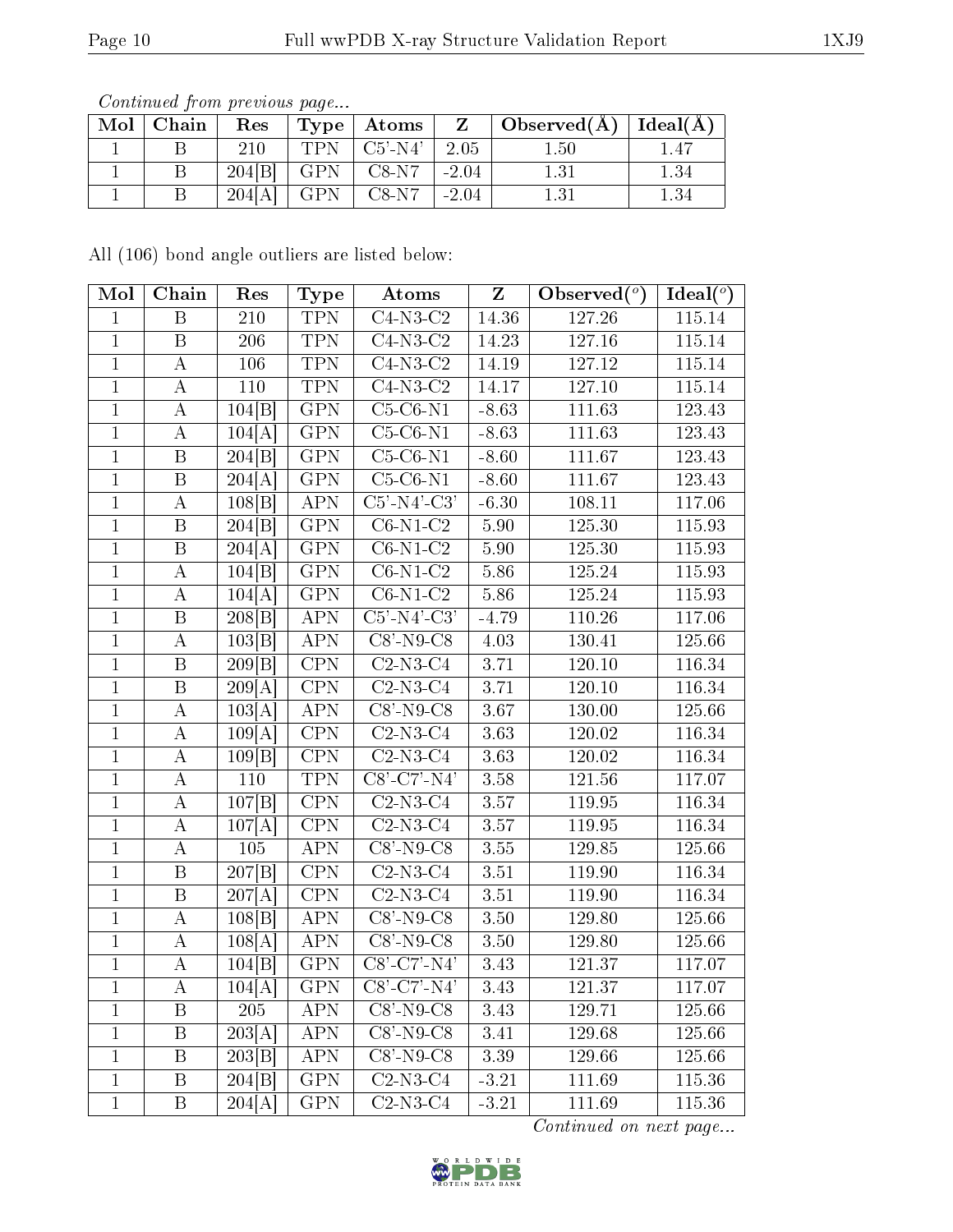| Mol            | Chain                   | Res                  | Type                    | Atoms                   | $\overline{\mathrm{z}}$ | Observed $(°)$ | Ideal $(°)$ |
|----------------|-------------------------|----------------------|-------------------------|-------------------------|-------------------------|----------------|-------------|
| $\mathbf{1}$   | А                       | 104 B                | <b>GPN</b>              | $C2-N3-C4$              | $-3.11$                 | 111.81         | 115.36      |
| $\mathbf{1}$   | А                       | 104[A]               | <b>GPN</b>              | $C2-N3-C4$              | $-3.11$                 | 111.81         | 115.36      |
| $\overline{1}$ | $\overline{\mathbf{B}}$ | 208 B                | <b>APN</b>              | $C8 - N9 - C8$          | 3.10                    | 129.32         | 125.66      |
| $\mathbf 1$    | $\boldsymbol{B}$        | 208[A]               | <b>APN</b>              | $C8'$ -N9- $C8$         | 3.10                    | 129.32         | 125.66      |
| $\mathbf{1}$   | $\, {\bf B}$            | 203 B                | <b>APN</b>              | $C8'$ -C7'-N4'          | 3.03                    | 120.87         | 117.07      |
| $\mathbf{1}$   | B                       | 208 B                | <b>APN</b>              | $C8'$ - $C7'$ - $N4'$   | 3.03                    | 120.87         | 117.07      |
| $\overline{1}$ | $\boldsymbol{B}$        | $\overline{2}08[A]$  | <b>APN</b>              | $C8'$ -C7'-N4'          | 3.03                    | 120.87         | 117.07      |
| $\mathbf{1}$   | B                       | $\overline{20}3[A]$  | <b>APN</b>              | C8'-C7'-N4'             | 2.96                    | 120.78         | 117.07      |
| $\mathbf{1}$   | $\bf{A}$                | 104[B]               | <b>GPN</b>              | $C8'$ -N9- $C8$         | 2.95                    | 129.15         | 125.66      |
| $\mathbf{1}$   | A                       | 104[A]               | <b>GPN</b>              | $C8'-N9-C8$             | $2.95\,$                | 129.15         | 125.66      |
| $\mathbf{1}$   | B                       | 204[B]               | <b>GPN</b>              | $C8'$ -N9- $C8$         | 2.95                    | 129.15         | 125.66      |
| $\mathbf{1}$   | $\, {\bf B}$            | 204[A]               | <b>GPN</b>              | $C8'$ -N9- $C8$         | 2.95                    | 129.15         | 125.66      |
| $\mathbf 1$    | $\boldsymbol{B}$        | 204[B]               | <b>GPN</b>              | $C8'$ -C7'-N4'          | 2.91                    | 120.72         | 117.07      |
| $\mathbf 1$    | $\boldsymbol{B}$        | 204[A]               | <b>GPN</b>              | $C8'$ -C7'-N4'          | 2.91                    | 120.72         | 117.07      |
| $\mathbf{1}$   | B                       | 209 B                | <b>CPN</b>              | $C8'$ - $C7'$ - $N4'$   | 2.86                    | 120.66         | 117.07      |
| $\mathbf{1}$   | $\, {\bf B}$            | 209[A]               | <b>CPN</b>              | $C8'$ - $C7'$ - $N4'$   | 2.86                    | 120.66         | 117.07      |
| $\mathbf{1}$   | $\, {\bf B}$            | 208 B                | <b>APN</b>              | $\overline{C2'-C3'-N4}$ | $-2.82$                 | 107.77         | 113.11      |
| $\mathbf 1$    | $\bf{A}$                | 103 B                | ${\rm APN}$             | $C8' - C7' - N4'$       | 2.82                    | 120.61         | 117.07      |
| $\mathbf{1}$   | $\boldsymbol{A}$        | 109[A]               | <b>CPN</b>              | C8'-C7'-N4'             | 2.79                    | 120.57         | 117.07      |
| $\overline{1}$ | А                       | 109 B                | CPN                     | $C8' - C7' - N4'$       | 2.79                    | 120.57         | 117.07      |
| $\mathbf 1$    | B                       | 210                  | <b>TPN</b>              | $C8'$ -C7'-N4'          | 2.78                    | 120.55         | 117.07      |
| $\overline{1}$ | $\overline{\mathrm{B}}$ | 206                  | <b>TPN</b>              | $C8 - C7 - N4'$         | $2.75\,$                | 120.52         | 117.07      |
| $\mathbf 1$    | $\boldsymbol{A}$        | $105\,$              | <b>APN</b>              | $C8'$ - $C7'$ - $N4'$   | 2.72                    | 120.49         | 117.07      |
| $\mathbf{1}$   | $\boldsymbol{B}$        | 207 B                | $\overline{\text{CPN}}$ | $C8'$ -N1- $C2$         | 2.69                    | 120.92         | 117.86      |
| $\mathbf{1}$   | B                       | 207[A]               | <b>CPN</b>              | $C8'$ -N1- $C2$         | 2.69                    | 120.92         | 117.86      |
| $\mathbf{1}$   | $\, {\bf B}$            | 207 B                | <b>CPN</b>              | $C8' - C7' - N4'$       | 2.67                    | 120.41         | 117.07      |
| $\mathbf{1}$   | B                       | $\overline{2}07$ [A] | $\overline{\text{CPN}}$ | $C8'-C7'-N4'$           | 2.67                    | 120.41         | 117.07      |
| $\mathbf{1}$   | $\, {\bf B}$            | 207[B]               | <b>CPN</b>              | $C7'-C8'-N1$            | 2.66                    | 113.92         | 110.76      |
| $\mathbf{1}$   | $\, {\bf B}$            | 207[A]               | <b>CPN</b>              | $C7'-C8'-N1$            | 2.66                    | 113.92         | 110.76      |
| 1              | B                       | 204 B                | <b>GPN</b>              | $N3-C2-N1$              | $-2.65$                 | 123.69         | 127.22      |
| $\mathbf{1}$   | B                       | 204[A]               | <b>GPN</b>              | $N3$ -C2- $N1$          | $-2.65$                 | 123.69         | 127.22      |
| 1              | А                       | 107[B]               | <b>CPN</b>              | $C8'$ -C7'-N4'          | 2.57                    | 120.29         | 117.07      |
| $\mathbf{1}$   | A                       | 107[A]               | <b>CPN</b>              | $C8'-C7'-N4'$           | 2.57                    | 120.29         | 117.07      |
| $\mathbf{1}$   | A                       | 107 B                | <b>CPN</b>              | $C7'-C8'-N1$            | 2.56                    | 113.81         | 110.76      |
| $\mathbf{1}$   | А                       | 107[A]               | <b>CPN</b>              | $C7'$ - $C8'$ - $N1$    | 2.56                    | 113.81         | 110.76      |
| $\mathbf{1}$   | A                       | 107 B                | <b>CPN</b>              | $O1'-C'-C5'$            | $-2.55$                 | 118.68         | 126.39      |
| $\mathbf{1}$   | A                       | 108 B                | <b>APN</b>              | $C5-C6-N6$              | 2.55                    | 124.22         | 120.35      |
| 1              | А                       | 108[A]               | <b>APN</b>              | $C5-C6-N6$              | 2.55                    | 124.22         | 120.35      |
| $\mathbf{1}$   | A                       | $\overline{1}04 B $  | <b>GPN</b>              | $N3$ -C2- $N1$          | $-2.52$                 | 123.86         | 127.22      |
| $\mathbf{1}$   | A                       | 104[A]               | <b>GPN</b>              | $N3$ -C2- $N1$          | $-2.52$                 | 123.86         | 127.22      |
| $\mathbf{1}$   | A                       | 103[A]               | <b>APN</b>              | $C8'$ -C7'-N4'          | 2.52                    | 120.23         | 117.07      |
| $\mathbf{1}$   | B                       | 205                  | <b>APN</b>              | $C8'$ - $C7'$ - $N4'$   | 2.50                    | 120.21         | 117.07      |

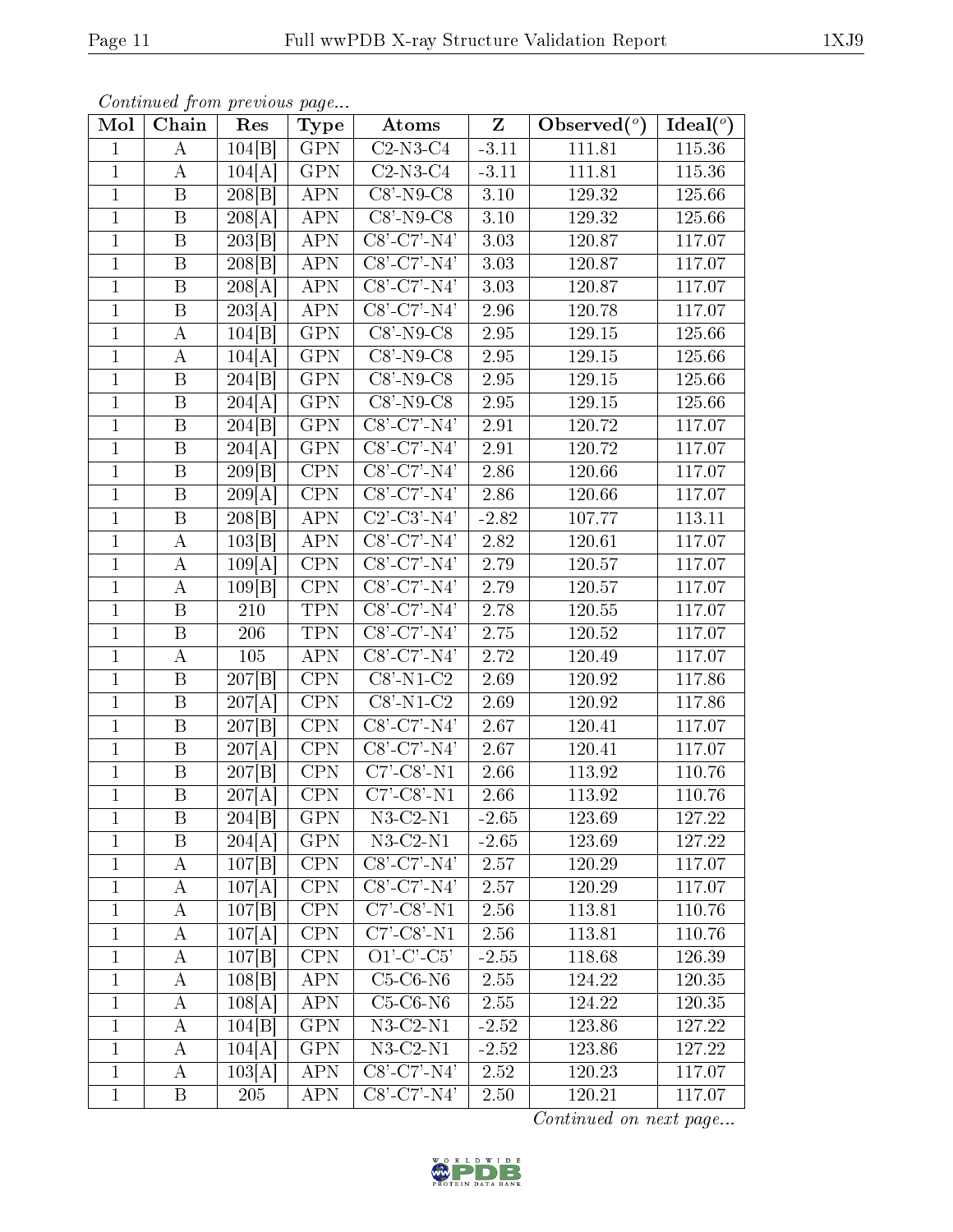| Mol            | Chain                   | Res                  | <b>Type</b>             | Atoms                                                                | $\mathbf{Z}$      | Observed $(°)$ | $Ideal(^o)$         |
|----------------|-------------------------|----------------------|-------------------------|----------------------------------------------------------------------|-------------------|----------------|---------------------|
| $\mathbf{1}$   | A                       | $\overline{103}$ [A] | <b>APN</b>              | $C5-C6-N6$                                                           | 2.50              | 124.15         | 120.35              |
| $\overline{1}$ | А                       | 108 B                | <b>APN</b>              | $\overline{C7'-C8'-N9}$                                              | 2.49              | 113.72         | 110.76              |
| $\overline{1}$ | А                       | 108[A]               | <b>APN</b>              | $C7$ <sup>-</sup> $C8$ <sup><math>\cdot</math></sup> -N9             | 2.49              | 113.72         | 110.76              |
| $\overline{1}$ | A                       | 108[A]               | APN                     | $C5'$ -N4'-C3'                                                       | $-2.40$           | 113.64         | 117.06              |
| $\mathbf{1}$   | А                       | 107 B                | $\overline{CPN}$        | $\overline{\text{C8'-N1-C2}}$                                        | 2.37              | 120.55         | 117.86              |
| $\mathbf{1}$   | А                       | 107[A]               | CPN                     | $C8'$ -N1- $C2$                                                      | 2.37              | 120.55         | 117.86              |
| $\mathbf{1}$   | $\boldsymbol{B}$        | 204 B                | <b>GPN</b>              | $\overline{C}$ 6-C5-C4                                               | $-2.33$           | 118.58         | 120.80              |
| $\overline{1}$ | $\, {\bf B}$            | $\overline{204}$ [A] | <b>GPN</b>              | $C6-C5-C4$                                                           | $-2.33$           | 118.58         | 120.80              |
| $\mathbf{1}$   | B                       | 207 B                | CPN                     | $O1'-C'-C5'$                                                         | $-2.32$           | 119.38         | 126.39              |
| $\overline{1}$ | $\boldsymbol{A}$        | 103 B                | <b>APN</b>              | $C5-C6-N6$                                                           | $\overline{2.29}$ | 123.83         | 120.35              |
| $\mathbf{1}$   | $\boldsymbol{B}$        | 203 B                | <b>APN</b>              | $C5-C6-N6$                                                           | 2.28              | 123.82         | 120.35              |
| $\overline{1}$ | $\overline{\mathrm{B}}$ | $\overline{203}$ [A] | <b>APN</b>              | $C5-C6-N6$                                                           | $\overline{2.27}$ | 123.80         | $120.\overline{35}$ |
| $\overline{1}$ | $\, {\bf B}$            | 208 B                | <b>APN</b>              | $O1'-C'-C5'$                                                         | $-2.24$           | 119.62         | 126.39              |
| $\overline{1}$ | $\, {\bf B}$            | $205\,$              | <b>APN</b>              | $C5-C6-N6$                                                           | 2.23              | 123.74         | 120.35              |
| $\overline{1}$ | $\overline{\rm A}$      | 106                  | <b>TPN</b>              | $CS'$ -C7'-N4'                                                       | 2.22              | 119.85         | 117.07              |
| $\overline{1}$ | $\overline{B}$          | 208 B                | APN                     | $C5-C6-N6$                                                           | 2.22              | 123.72         | 120.35              |
| $\overline{1}$ | $\overline{\mathbf{B}}$ | $\overline{208[A]}$  | <b>APN</b>              | $C5-C6-N6$                                                           | 2.22              | 123.72         | 120.35              |
| $\overline{1}$ | $\boldsymbol{A}$        | 109[A]               | CPN                     | $C2'$ - $C3'$ - $N4'$                                                | $-2.20$           | 108.96         | 113.11              |
| $\mathbf{1}$   | B                       | 206                  | <b>TPN</b>              | $C7'-C8'-N1$                                                         | 2.19              | 113.36         | 110.76              |
| $\overline{1}$ | $\overline{A}$          | 105                  | <b>APN</b>              | $C5-C6-N6$                                                           | $\overline{2.17}$ | 123.66         | 120.35              |
| $\overline{1}$ | $\boldsymbol{A}$        | 109[A]               | <b>CPN</b>              | $C7'-C8'-N1$                                                         | 2.15              | 113.32         | 110.76              |
| $\overline{1}$ | $\boldsymbol{A}$        | 109 B                | $\overline{\text{CPN}}$ | $C7$ <sup>-</sup> $C8$ <sup><math>\cdot</math></sup> -N <sub>1</sub> | $\overline{2.15}$ | 113.32         | 110.76              |
| $\overline{1}$ | $\, {\bf B}$            | 206                  | <b>TPN</b>              | $\overline{\text{C5M-C5-C6}}$                                        | 2.15              | 123.22         | 118.68              |
| $\overline{1}$ | $\boldsymbol{A}$        | 105                  | <b>APN</b>              | $C7'-C8'-N9$                                                         | $-2.08$           | 108.28         | 110.76              |
| $\mathbf{1}$   | $\boldsymbol{B}$        | 205                  | <b>APN</b>              | $O1'-C'-C5'$                                                         | $-2.08$           | 120.11         | 126.39              |
| $\overline{1}$ | $\overline{B}$          | 210                  | <b>TPN</b>              | $C5M-C5-C6$                                                          | 2.07              | 123.06         | 118.68              |
| $\mathbf{1}$   | $\, {\bf B}$            | 208 B                | <b>APN</b>              | $C3'$ -N4'-C7'                                                       | 2.04              | 128.26         | 121.03              |
| $\mathbf{1}$   | $\boldsymbol{A}$        | 104 B                | <b>GPN</b>              | O7'-C7'-N4'                                                          | $-2.02$           | 118.12         | 122.05              |
| $\mathbf{1}$   | $\boldsymbol{A}$        | 104[A]               | <b>GPN</b>              | $O7'$ -C7'-N4'                                                       | $-2.02$           | 118.12         | 122.05              |

Continued from previous page...

There are no chirality outliers.

|  | All (56) torsion outliers are listed below: |  |  |  |  |
|--|---------------------------------------------|--|--|--|--|
|--|---------------------------------------------|--|--|--|--|

| Mol          | Chain        | Res    | Type       | Atoms                                |
|--------------|--------------|--------|------------|--------------------------------------|
| $\mathbf{1}$ | $\mathbf{A}$ | 104 B  | <b>GPN</b> | N1'-C2'-C3'-N4'                      |
| 1            | B            | 204[B] | <b>GPN</b> | $N1'$ -C2'-C3'-N4'                   |
| $\mathbf{1}$ | B            | 208 B  | <b>APN</b> | $C'$ -C5'-N4'-C7'                    |
| 1            | $\mathsf{A}$ | 103[A] | APN        | $C8'$ -C7'-N4'-C5'                   |
| $\mathbf{1}$ | $\mathbf{A}$ | 103[A] | APN        | $C8'$ -C7'-N4'-C3'                   |
| $\mathbf{1}$ | $\mathbf{A}$ | 103[A] | APN        | O7'-C7'-N4'-C5'                      |
| $\mathbf{1}$ | $\mathsf{A}$ | 103[A] | APN        | $C2'$ - $C3'$ - $N4'$ - $C7'$        |
| $\mathbf{1}$ | А            | 103[A] | APN        | $\overline{\text{N1'}}$ -C2'-C3'-N4' |

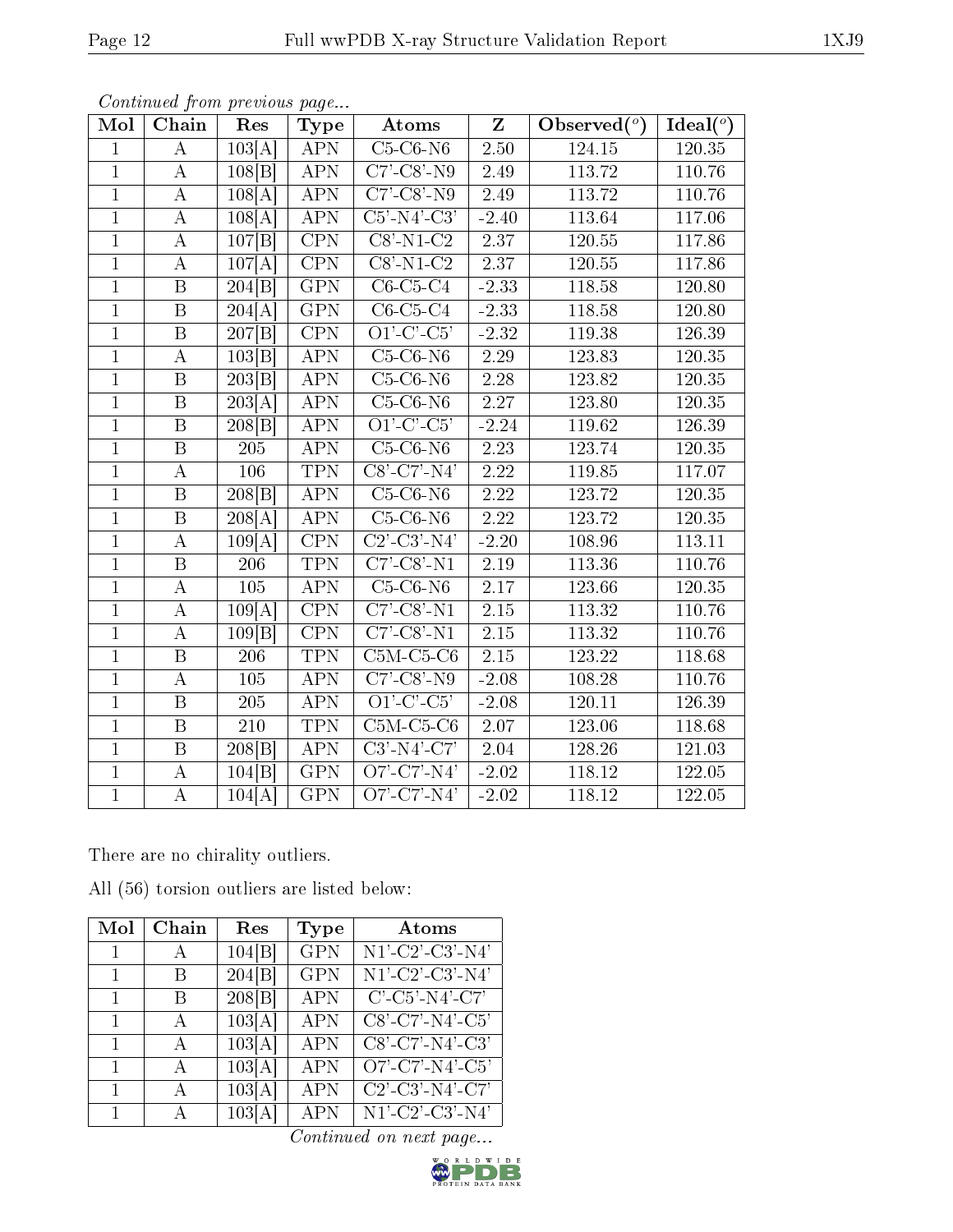| Mol          | Chain            | Res                 | $_{\rm Type}$           | Atoms                                                            |
|--------------|------------------|---------------------|-------------------------|------------------------------------------------------------------|
| $\mathbf{1}$ | $\overline{B}$   | 203 B               | <b>APN</b>              | $C8' - C7' - N4' - C5'$                                          |
| $\mathbf{1}$ | B                | 203 B               | <b>APN</b>              | $C8'$ -C7'-N4'-C3'                                               |
| $\mathbf{1}$ | Β                | $203\overline{B}$   | APN                     | $O7'$ -C7'-N4'-C5'                                               |
| $\mathbf{1}$ | B                | 203 B               | APN                     | O7'-C7'-N4'-C3'                                                  |
| $\mathbf{1}$ | B                | 203 B               | $\overline{\text{APN}}$ | $\overline{\text{N1'-C2'-C3'-N4'}}$                              |
| $\mathbf{1}$ | А                | 108 B               | <b>APN</b>              | $C'$ -C5'-N4'-C7'                                                |
| $\mathbf{1}$ | A                | 108[A]              | APN                     | $C8\overline{C7\cdot N4\cdot C5}$                                |
| $\mathbf{1}$ | A                | 108[A]              | <b>APN</b>              | O7'-C7'-N4'-C5'                                                  |
| $\mathbf{1}$ | A                | 108[A]              | <b>APN</b>              | $C'$ -C5'-N4'-C7'                                                |
| $\mathbf{1}$ | A                | 108                 | $\overline{\text{APN}}$ | $N1'$ -C2'-C3'-N4'                                               |
| $\mathbf{1}$ | А                | 109[A]              | <b>CPN</b>              | $N1'-C2'-C3'-N4'$                                                |
| $\mathbf{1}$ | А                | 109 B               | <b>CPN</b>              | $\overline{\mathrm{N1'~C2'~C3'~N4'}}$                            |
| $\mathbf{1}$ | B                | 203[A]              | <b>APN</b>              | $C2'$ - $C3'$ - $N4'$ - $C7'$                                    |
| $\mathbf{1}$ | Β                | 203                 | <b>APN</b>              | $N1'$ - $C2'$ - $C3'$ - $N4'$                                    |
| $\mathbf{1}$ | B                | 204[<br>А           | $\overline{\text{GPN}}$ | $N1\overline{\cdot C2\cdot C3\cdot N4}$                          |
| $\mathbf{1}$ | А                | 103 B               | <b>APN</b>              | $C7'$ -C8'-N9-C4                                                 |
| $\mathbf{1}$ | А                | 103 B               | <b>APN</b>              | $N1'-C2'-C3'-N4'$                                                |
| $\mathbf{1}$ | А                | 104[A]              | <b>GPN</b>              | $N1'$ -C2'-C3'-N4'                                               |
| $\mathbf{1}$ | Β                | 210                 | <b>TPN</b>              | $C'-C5'-N4'-C7'$                                                 |
| $\mathbf{1}$ | А                | 103[A]              | $AP\overline{N}$        | $O7'$ -C7'-N4'-C3'                                               |
| $\mathbf{1}$ | А                | 108 B               | <b>APN</b>              | $C8'$ -C7'-N4'-C3'                                               |
| $\mathbf{1}$ | A                | 108 B               | <b>APN</b>              | $O7'$ -C7'-N4'-C3'                                               |
| $\mathbf{1}$ | Β                | 203[                | <b>APN</b>              | O7'-C7'-N4'-C5'                                                  |
| $\mathbf{1}$ | B                | 208 B               | APN                     | $C2$ '-C3'-N4'-C5'                                               |
| $\mathbf{1}$ | A                | 108 B               | <b>APN</b>              | $O7'$ -C7'-N4'-C5'                                               |
| $\mathbf{1}$ | А                | $108 \overline{A} $ | <b>APN</b>              | O7'-C7'-N4'-C3'                                                  |
| $\mathbf{1}$ | Β                | 204[B]              | <b>GPN</b>              | $C2'$ - $C3'$ - $N4'$ - $C5'$                                    |
| $\mathbf{1}$ | B                | $\overline{203[A]}$ | <b>APN</b>              | $C8'-C7'-N4'-C5'$                                                |
| $\mathbf{1}$ | B                | 203[A]              | $\overline{\rm APN}$    | $O7'$ -C7'-N4'-C3'                                               |
| 1            | Β                | 209 B               | <b>CPN</b>              | $\overline{\mathrm{N1' \text{-} C2' \text{-} C3' \text{-} N4'}}$ |
| $\mathbf 1$  | А                | 108 B               | APN                     | $C8'$ -C7'-N4'-C5'                                               |
| $\mathbf{1}$ | А                | 109[A]              | <b>CPN</b>              | O7'-C7'- $\overline{\text{N4}'\text{-C5}}'$                      |
| $\mathbf{1}$ | А                | 109 B               | <b>CPN</b>              | $O7'$ -C7'-N4'-C5'                                               |
| $\mathbf{1}$ | A                | 108[A]              | $\overline{\text{APN}}$ | $CS'$ -C7'-N4'-C3'                                               |
| $\mathbf 1$  | А                | 109[A]              | <b>CPN</b>              | O7'-C7'-N4'-C3'                                                  |
| $\mathbf{1}$ | А                | 108 B               | APN                     | $C'-C5'-N4'-C3'$                                                 |
| $\mathbf 1$  | А                | 108[A]              | APN                     | $C'-C5'-N4'-C3'$                                                 |
| $\mathbf{1}$ | А                | 103[A]              | APN                     | $C2'$ - $C3'$ - $N4'$ - $C5'$                                    |
| $\mathbf 1$  | А                | 109[A]              | CPN                     | $\overline{\text{C8'-C7'-N4'-C5'}}$                              |
| $\mathbf 1$  | А                | 109 B               | <b>CPN</b>              | $C8'$ -C7'-N4'-C5'                                               |
| $\mathbf{1}$ | А                | 109[A]              | <b>CPN</b>              | $CS'$ -C7'-N4'-C3'                                               |
| $\mathbf{1}$ | $\boldsymbol{B}$ | 203[A]              | APN                     | $C8'$ -C7'-N4'-C3'                                               |

Continued from previous page...

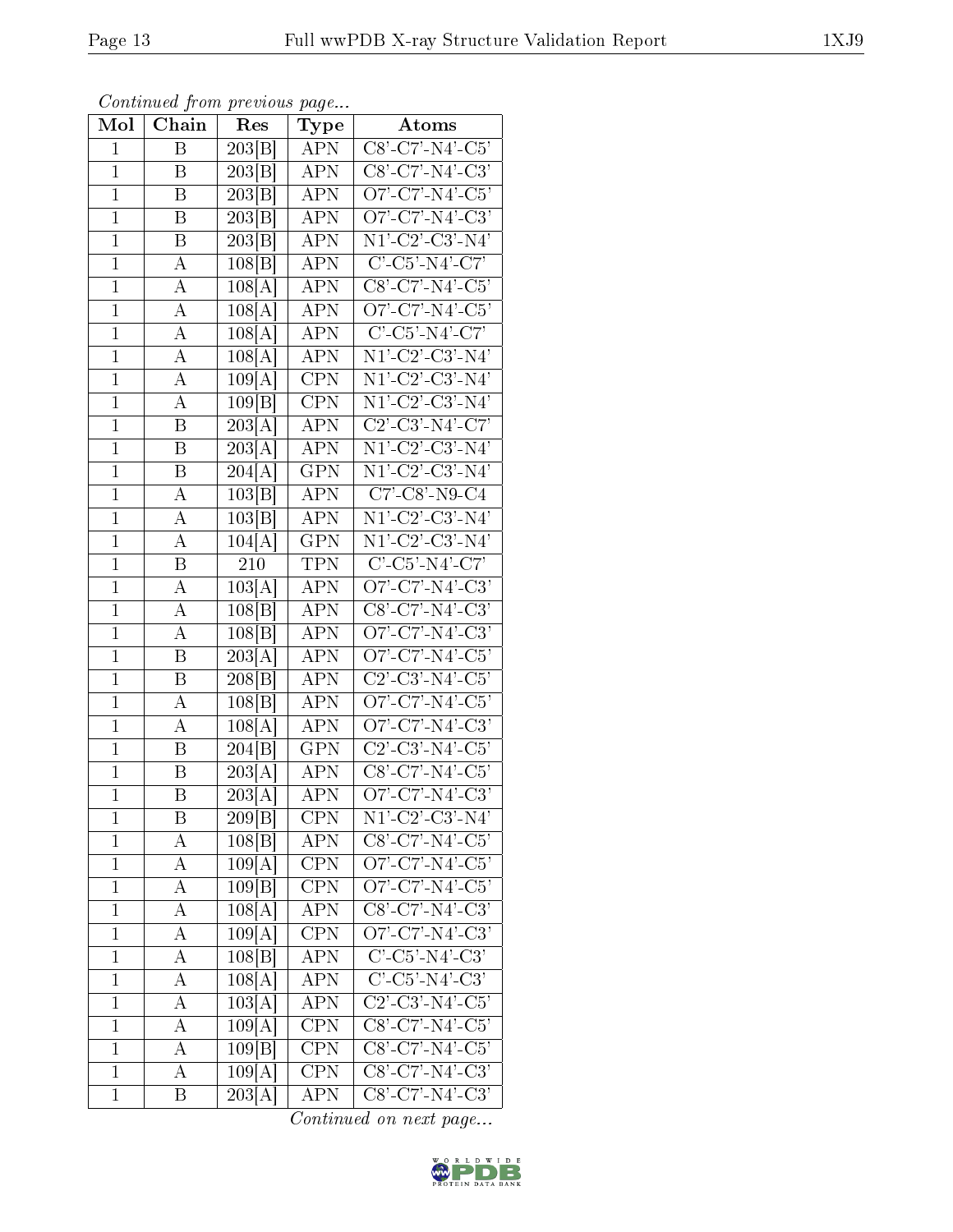| Mol | Chain | Res    | <b>Type</b> | Atoms                                                              |  |  |  |  |  |  |
|-----|-------|--------|-------------|--------------------------------------------------------------------|--|--|--|--|--|--|
|     |       | 208 B  | APN         | $C'$ -C5'-N4'-C3'                                                  |  |  |  |  |  |  |
|     |       | 109 B  | <b>CPN</b>  | $C'$ -C5'-N4'-C3'                                                  |  |  |  |  |  |  |
|     | R     | 203[A] | <b>APN</b>  | $C2'$ - $C3'$ - $N4'$ - $C5'$                                      |  |  |  |  |  |  |
| 1.  |       | 210    | <b>TPN</b>  | $C'$ -C5'-N4'-C3'                                                  |  |  |  |  |  |  |
| 1.  | R     | 203[A] | <b>APN</b>  | $C7$ <sup>-</sup> $C8$ <sup><math>\cdot</math></sup> - $N9$ - $C4$ |  |  |  |  |  |  |
| 1   |       | 103 B  | APN         | $C7'$ - $C8'$ - $N9$ - $C8$                                        |  |  |  |  |  |  |

Continued from previous page...

There are no ring outliers.

11 monomers are involved in 12 short contacts:

| Mol | Chain | Res    | Type       | <b>Clashes</b> | Symm-Clashes     |
|-----|-------|--------|------------|----------------|------------------|
|     | Β     | 209 B  | <b>CPN</b> | 2              |                  |
|     | Β     | 208 B  | <b>APN</b> |                | $\left( \right)$ |
|     | А     | 108 B  | <b>APN</b> |                | $\left( \right)$ |
|     | А     | 108[A] | <b>APN</b> |                | $\left( \right)$ |
|     | А     | 107[B] | <b>CPN</b> | $\overline{2}$ | $\left( \right)$ |
|     | А     | 109 B  | <b>CPN</b> |                | $\left( \right)$ |
|     | В     | 203[A] | <b>APN</b> |                | 0                |
|     | В     | 207 B  | <b>CPN</b> |                | 0                |
|     | В     | 204[A] | <b>GPN</b> |                | 0                |
|     | А     | 104[A] | <b>GPN</b> |                | $\left( \right)$ |
|     | В     | 210    | TPN        | $\overline{2}$ | 0                |

### 5.5 Carbohydrates  $(i)$

There are no carbohydrates in this entry.

### 5.6 Ligand geometry (i)

There are no ligands in this entry.

#### 5.7 [O](https://www.wwpdb.org/validation/2017/XrayValidationReportHelp#nonstandard_residues_and_ligands)ther polymers  $(i)$

There are no such residues in this entry.

### 5.8 Polymer linkage issues  $(i)$

There are no chain breaks in this entry.

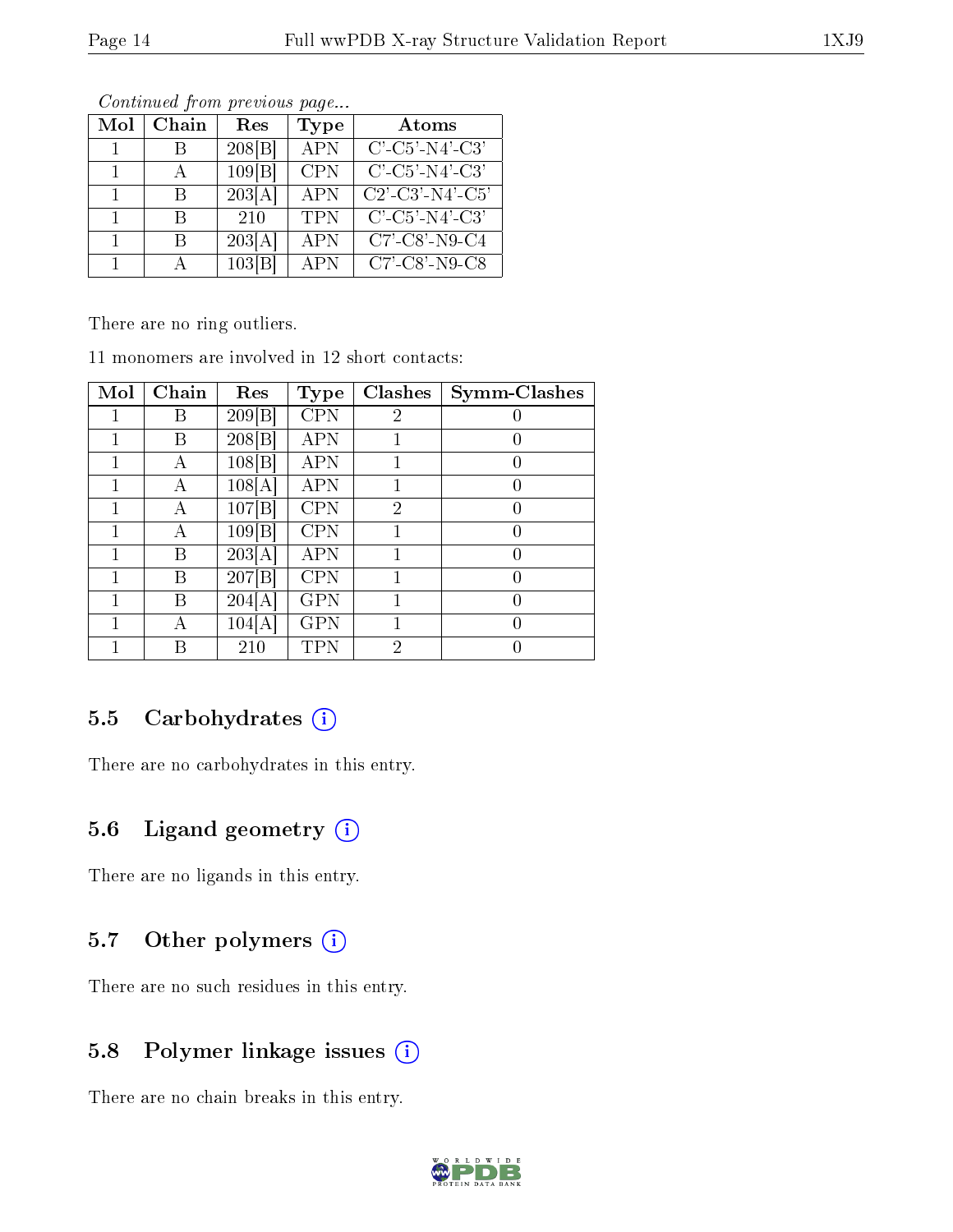## 6 Fit of model and data  $(i)$

## 6.1 Protein, DNA and RNA chains (i)

In the following table, the column labelled  $#RSRZ>2'$  contains the number (and percentage) of RSRZ outliers, followed by percent RSRZ outliers for the chain as percentile scores relative to all X-ray entries and entries of similar resolution. The OWAB column contains the minimum, median,  $95<sup>th</sup>$  percentile and maximum values of the occupancy-weighted average B-factor per residue. The column labelled ' $Q< 0.9$ ' lists the number of (and percentage) of residues with an average occupancy less than 0.9.

| Mol | Chain | $\mid$ Analysed $\mid$ | ${ <\hspace{-1.5pt} {\rm RSRZ} \hspace{-1.5pt}>}$ | $\rm \#RSRZ{>}2$    |                 | $\vert$ OWAB( $A^2$ ) | Q <sub>0.9</sub> |
|-----|-------|------------------------|---------------------------------------------------|---------------------|-----------------|-----------------------|------------------|
|     |       | $1/11(9\%)$            | 1.67                                              | $0$ 100 100         |                 | 59, 59, 59, 59        |                  |
|     | Β     | 1/11(9%)               | 0.80                                              | $0$ 100 100         |                 | 58, 58, 58, 58        |                  |
| All | All   | $2/22(9\%)$            | 1.24                                              | $\vert$ 100 $\vert$ | $\parallel$ 100 | 58, 58, 58, 59        |                  |

There are no RSRZ outliers to report.

### 6.2 Non-standard residues in protein, DNA, RNA chains (i)

In the following table, the Atoms column lists the number of modelled atoms in the group and the number defined in the chemical component dictionary. The B-factors column lists the minimum, median,  $95<sup>th</sup>$  percentile and maximum values of B factors of atoms in the group. The column labelled  $Q< 0.9$ ' lists the number of atoms with occupancy less than 0.9.

| Mol          | <b>Type</b> | Chain        | Res    | Atoms                  | <b>RSCC</b> | <b>RSR</b> | <b>B</b> -factors( $\AA^2$ ) | Q< 0.9         |
|--------------|-------------|--------------|--------|------------------------|-------------|------------|------------------------------|----------------|
| 1            | APN         | B            | 203 B  | 20/21                  | 0.81        | 0.29       | 39, 41, 43, 44               | 20             |
| $\mathbf{1}$ | <b>APN</b>  | B            | 203[A] | 20/21                  | 0.81        | 0.29       | 39,44,45,47                  | 20             |
| 1            | APN         | $\bf{A}$     | 103[A] | /21<br>20 <sub>1</sub> | 0.84        | 0.27       | 37, 39, 44, 45               | 20             |
| 1            | <b>APN</b>  | $\bf{A}$     | 103 B  | 20/21                  | 0.84        | 0.27       | 37,40,43,43                  | 20             |
|              | <b>TPN</b>  | B            | 210    | 19/20                  | 0.87        | 0.23       | 39,46,56,57                  | $\overline{0}$ |
| 1            | <b>APN</b>  | А            | 108[A] | 20/21                  | 0.89        | 0.24       | 38, 44, 46, 46               | 6              |
| 1            | <b>APN</b>  | A            | 108 B  | 20/21                  | 0.89        | 0.24       | 41,44,47,49                  | 6              |
| 1            | <b>TPN</b>  | А            | 110    | 19/20                  | 0.90        | 0.28       | 42, 48, 58, 60               | $\theta$       |
| 1            | <b>CPN</b>  | A            | 109 B  | 18/19                  | 0.91        | 0.23       | 45, 49, 52, 52               | 3              |
| 1            | <b>APN</b>  | B            | 208[A] | 20/21                  | 0.91        | 0.22       | 37,44,47,48                  | 6              |
| 1            | <b>APN</b>  | B            | 208 B  | 20/21                  | 0.91        | 0.22       | 40,46,47,48                  | 6              |
| 1            | <b>CPN</b>  | $\mathbf{B}$ | 209[A] | 18/19                  | 0.91        | 0.26       | 35,42,50,52                  | 3              |
| $\mathbf{1}$ | <b>CPN</b>  | A            | 109[A] | 18/19                  | 0.91        | 0.23       | 45, 49, 52, 52               | 3              |
| 1            | CPN         | B            | 209[B] | 18/19                  | 0.91        | 0.26       | 35,42,50,52                  | 3              |
| 1            | <b>GPN</b>  | B            | 204 B  | 21/22                  | 0.92        | 0.24       | 41, 43, 45, 46               | $\overline{2}$ |
| 1            | GPN         | B            | 204[A] | 21/22                  | 0.92        | 0.24       | 41, 43, 45, 46               | $\overline{2}$ |